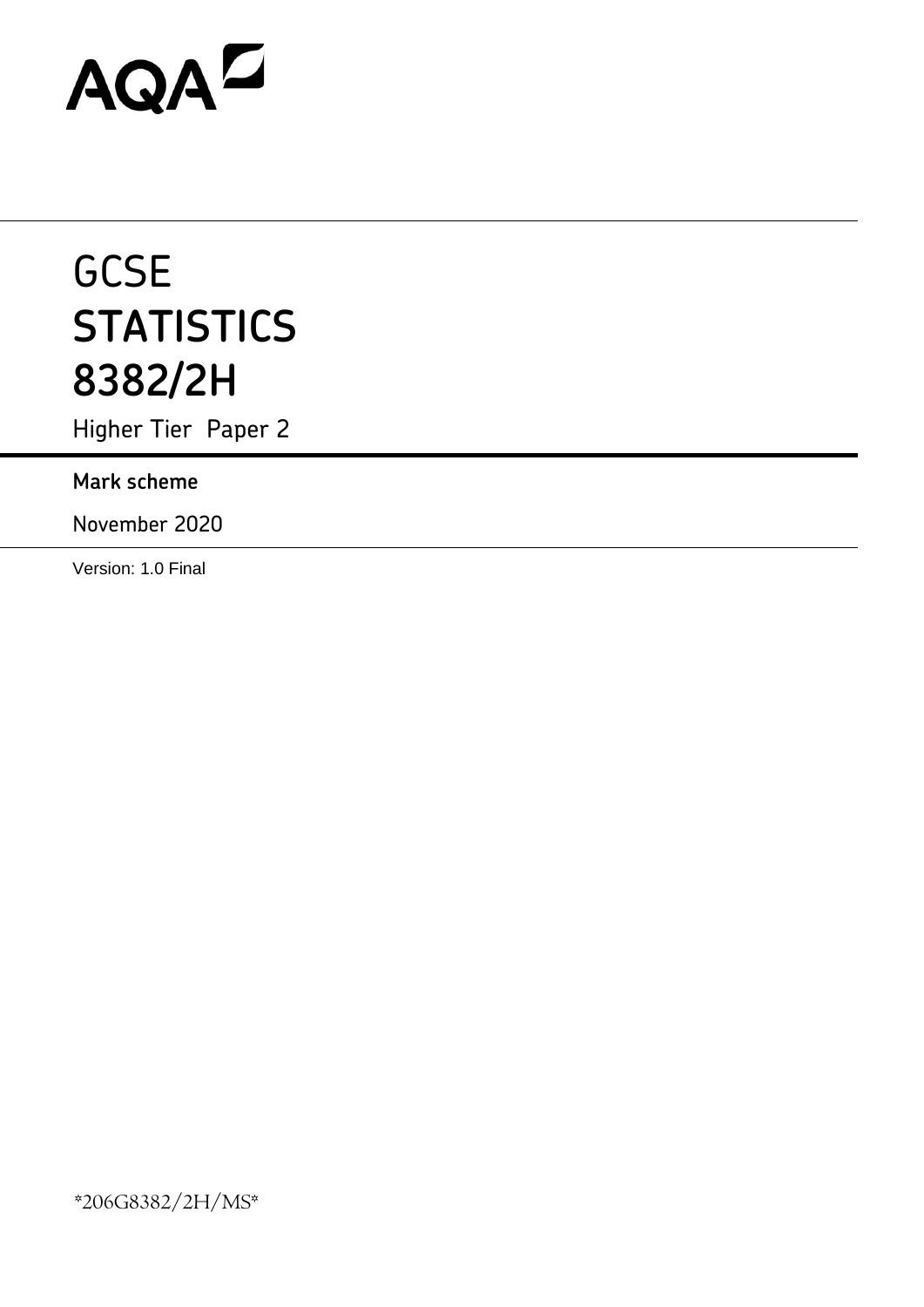Mark schemes are prepared by the Lead Assessment Writer and considered, together with the relevant questions, by a panel of subject teachers. This mark scheme includes any amendments made at the standardisation events which all associates participate in and is the scheme which was used by them in this examination. The standardisation process ensures that the mark scheme covers the students' responses to questions and that every associate understands and applies it in the same correct way. As preparation for standardisation each associate analyses a number of students' scripts. Alternative answers not already covered by the mark scheme are discussed and legislated for. If, after the standardisation process, associates encounter unusual answers which have not been raised they are required to refer these to the Lead Examiner.

It must be stressed that a mark scheme is a working document, in many cases further developed and expanded on the basis of students' reactions to a particular paper. Assumptions about future mark schemes on the basis of one year's document should be avoided; whilst the guiding principles of assessment remain constant, details will change, depending on the content of a particular examination paper.

Further copies of this mark scheme are available from aqa.org.uk

#### **Copyright information**

AQA retains the copyright on all its publications. However, registered schools/colleges for AQA are permitted to copy material from this booklet for their own internal use, with the following important exception: AQA cannot give permission to schools/colleges to photocopy any material that is acknowledged to a third party even for internal use within the centre.

Copyright © 2020 AQA and its licensors. All rights reserved.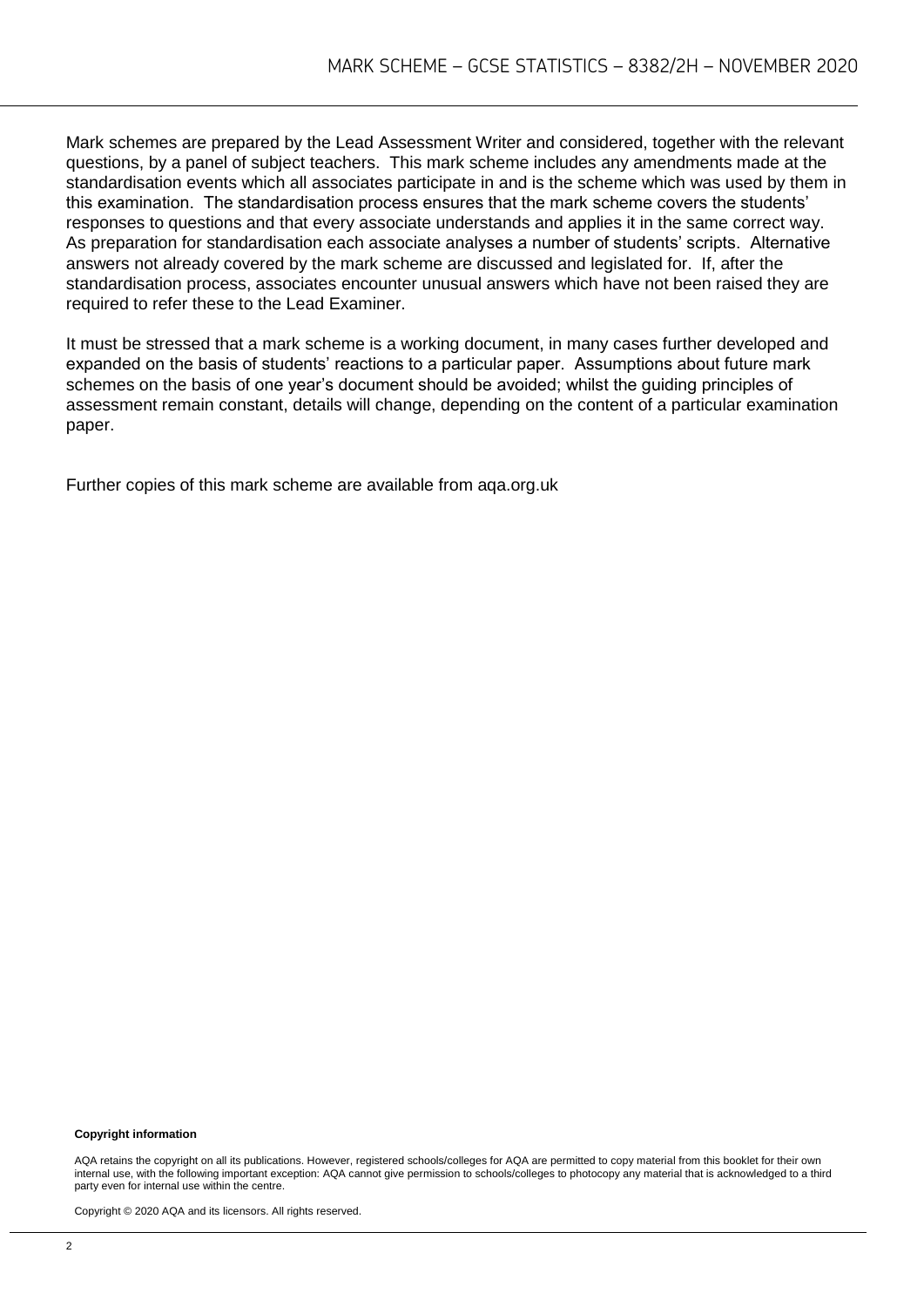# Level of response marking instructions

Level of response mark schemes are broken down into levels, each of which has a descriptor. The descriptor for the level shows the average performance for the level. There are marks in each level.

Before you apply the mark scheme to a student's answer read through the answer and annotate it (as instructed) to show the qualities that are being looked for. You can then apply the mark scheme.

## Step 1 Determine a level

Start at the lowest level of the mark scheme and use it as a ladder to see whether the answer meets the descriptor for that level. The descriptor for the level indicates the different qualities that might be seen in the student's answer for that level. If it meets the lowest level then go to the next one and decide if it meets this level, and so on, until you have a match between the level descriptor and the answer. With practice and familiarity you will find that for better answers you will be able to quickly skip through the lower levels of the mark scheme.

When assigning a level you should look at the overall quality of the answer and not look to pick holes in small and specific parts of the answer where the student has not performed quite as well as the rest. If the answer covers different aspects of different levels of the mark scheme you should use a best fit approach for defining the level and then use the variability of the response to help decide the mark within the level, ie if the response is predominantly level 3 with a small amount of level 4 material it would be placed in level 3 but be awarded a mark near the top of the level because of the level 4 content.

### Step 2 Determine a mark

Once you have assigned a level you need to decide on the mark. The descriptors on how to allocate marks can help with this. The exemplar materials used during standardisation will help. There will be an answer in the standardising materials which will correspond with each level of the mark scheme. This answer will have been awarded a mark by the Lead Examiner. You can compare the student's answer with the example to determine if it is the same standard, better or worse than the example. You can then use this to allocate a mark for the answer based on the Lead Examiner's mark on the example.

You may well need to read back through the answer as you apply the mark scheme to clarify points and assure yourself that the level and the mark are appropriate.

Indicative content in the mark scheme is provided as a guide for examiners. It is not intended to be exhaustive and you must credit other valid points. Students do not have to cover all of the points mentioned in the Indicative content to reach the highest level of the mark scheme.

An answer which contains nothing of relevance to the question must be awarded no marks.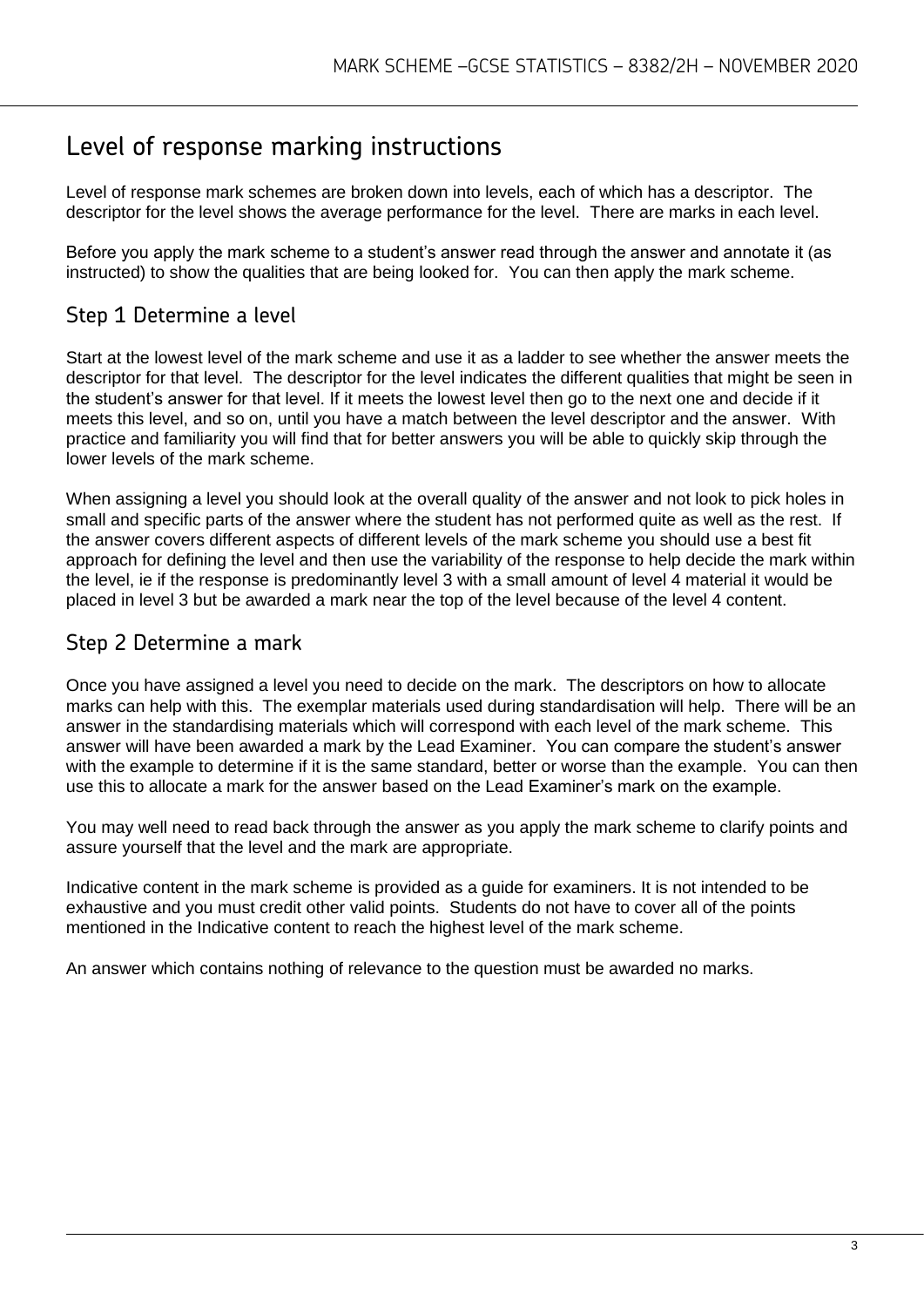|  | bivariate | B |  |
|--|-----------|---|--|
|--|-----------|---|--|

|--|--|

| 3(a) | 0.4 | D <sub>4</sub><br>DI |  |
|------|-----|----------------------|--|
|------|-----|----------------------|--|

| 3(b) | 0.14 | B <sub>1</sub> |  |
|------|------|----------------|--|
|------|------|----------------|--|

| 4(a) | $20 - 39$ years | D.<br>. .<br>-<br>ו ט |  |
|------|-----------------|-----------------------|--|
|------|-----------------|-----------------------|--|

|      | Cannot tell with explanation, eg<br>The diagram does not show the oldest ages in<br>each region<br>The diagram (only) shows the modal ages<br>Region J has oldest modal age but that does<br>not mean the oldest house is in region J | <b>B1</b> |  |                |
|------|---------------------------------------------------------------------------------------------------------------------------------------------------------------------------------------------------------------------------------------|-----------|--|----------------|
| 4(b) | <b>Additional Guidance</b>                                                                                                                                                                                                            |           |  |                |
|      | The oldest house could be in any of the regions                                                                                                                                                                                       |           |  | <b>B1</b>      |
|      | The diagram shows the modal ages so the region with the oldest house may<br>have more newer buildings                                                                                                                                 |           |  | <b>B1</b>      |
|      | Just because region J has the most $60+$ houses does not mean that other<br>houses are not $60+$                                                                                                                                      |           |  | B <sub>0</sub> |
|      | Although region J has the highest modal age, the building may not have<br>been built in 1847                                                                                                                                          |           |  | B <sub>0</sub> |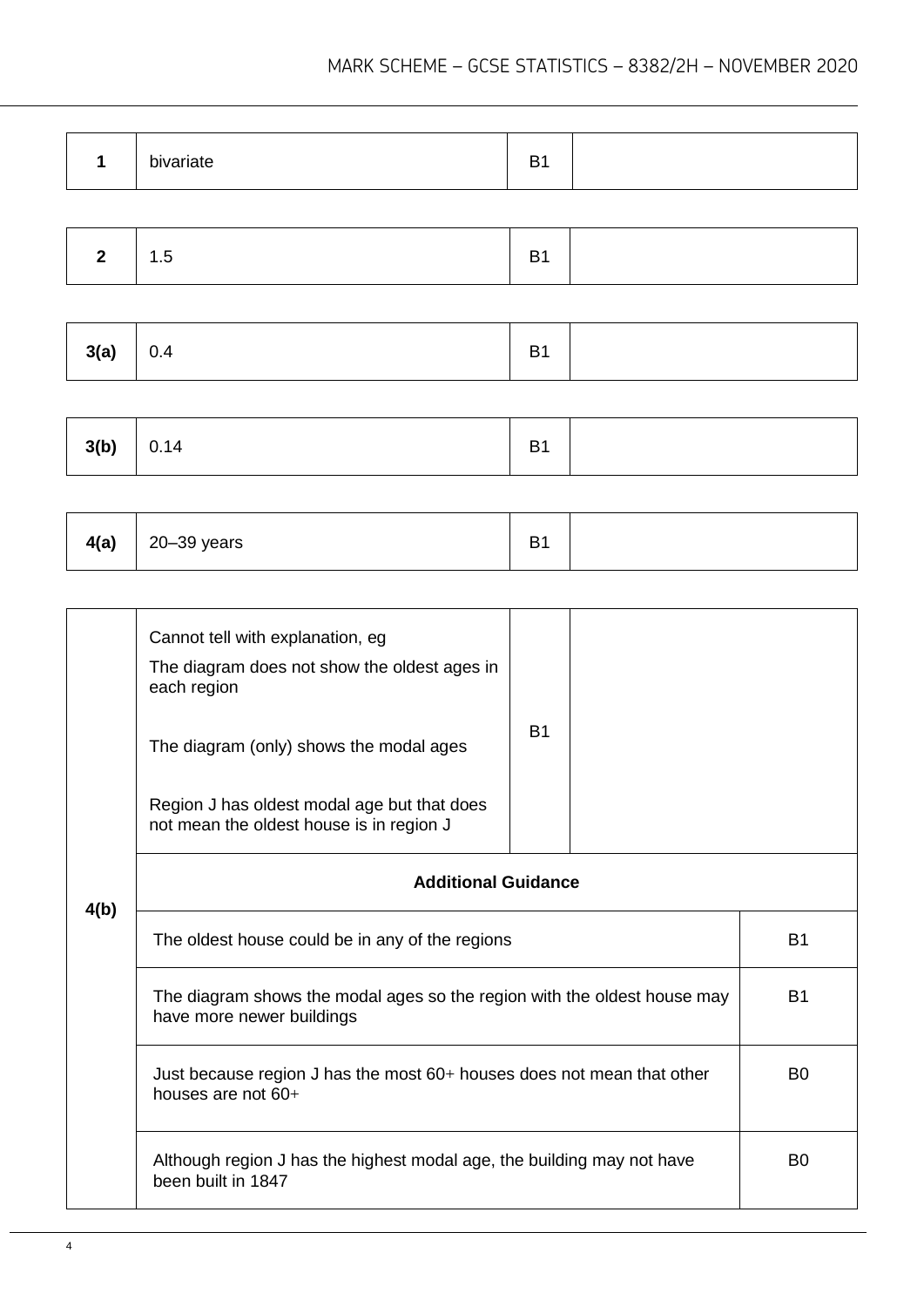|      | Buildings in the village are generally/tend to be<br>older than buildings in the town                       | <b>B1</b>      | the buildings in the village are older<br>on average<br>the modal age of buildings in the<br>village is older than in the town |           |
|------|-------------------------------------------------------------------------------------------------------------|----------------|--------------------------------------------------------------------------------------------------------------------------------|-----------|
|      | <b>Additional Guidance</b>                                                                                  |                |                                                                                                                                |           |
|      | Cannot score B1 with one correct statement and one incorrect statement                                      |                |                                                                                                                                |           |
|      | The village has more regions which have a modal age of 60+ years                                            |                |                                                                                                                                | <b>B1</b> |
|      | The town has a bigger variety of different aged buildings                                                   | B <sub>0</sub> |                                                                                                                                |           |
|      | The village has fewer new houses                                                                            | B <sub>0</sub> |                                                                                                                                |           |
| 4(c) | The town has a smaller proportion of old houses                                                             | B <sub>0</sub> |                                                                                                                                |           |
|      | The town has less old(er) houses [may not be true as the town is likely to<br>have more buildings in total] | B <sub>0</sub> |                                                                                                                                |           |
|      | The ages of buildings in the village are older than in the town                                             | B <sub>0</sub> |                                                                                                                                |           |
|      | The village has no areas where there are lots of new houses                                                 | B <sub>0</sub> |                                                                                                                                |           |
|      | The majority of the houses in the village are over 40 years old whereas in<br>the town it is lower          | B <sub>0</sub> |                                                                                                                                |           |
|      | The village has more older buildings                                                                        | B <sub>0</sub> |                                                                                                                                |           |
|      | Reference to people rather than buildings                                                                   | B <sub>0</sub> |                                                                                                                                |           |
|      | Reference to both places as villages or both places as towns                                                | B <sub>0</sub> |                                                                                                                                |           |

|  | $5(a)(i)$ Quota (sampling) | B <sub>1</sub> |  |
|--|----------------------------|----------------|--|
|--|----------------------------|----------------|--|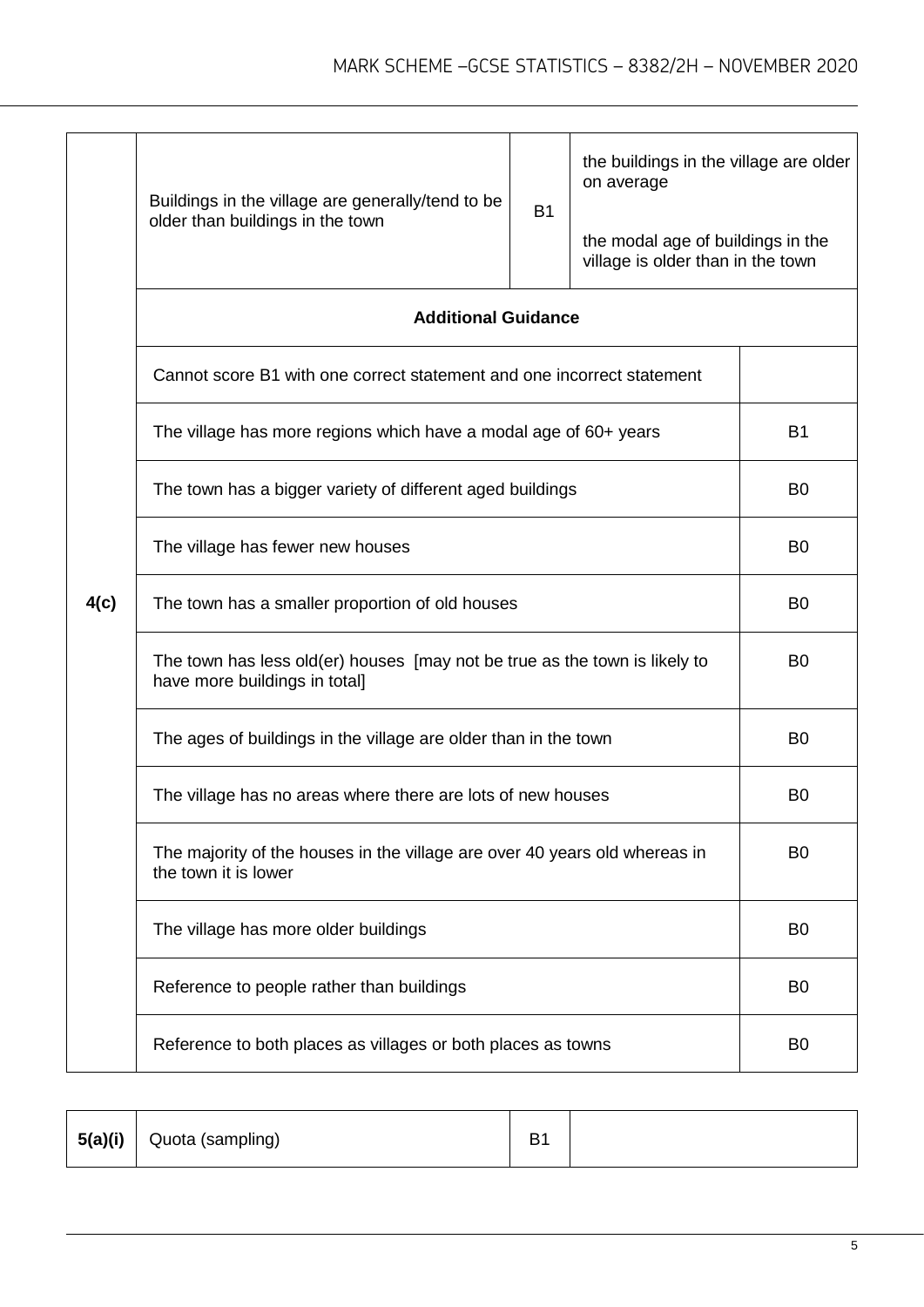|          | Two different reasons, eg<br>Reason type 1: Problems connected with<br>location of data collection<br>eg The people using the supermarket may not<br>all live in the town<br>eg The people using this supermarket may not<br>be representative of all people in the town<br>Reason type 2: Problems connected with<br>interviewer selection bias<br>eg The interviewer may approach people who<br>are more likely to answer<br>eg The interviewer is not choosing randomly<br>Reason type 3: Problems connected with<br>whether the proportions of males/females<br>and/or different age groups is representative of<br>population | <b>B2</b>      | оe<br>reasons should come from different<br>categories<br>B1 for one reason |                |  |
|----------|------------------------------------------------------------------------------------------------------------------------------------------------------------------------------------------------------------------------------------------------------------------------------------------------------------------------------------------------------------------------------------------------------------------------------------------------------------------------------------------------------------------------------------------------------------------------------------------------------------------------------------|----------------|-----------------------------------------------------------------------------|----------------|--|
|          | eg There may not be equal numbers of males<br>and females in the town                                                                                                                                                                                                                                                                                                                                                                                                                                                                                                                                                              |                |                                                                             |                |  |
| 5(a)(ii) | <b>Additional Guidance</b>                                                                                                                                                                                                                                                                                                                                                                                                                                                                                                                                                                                                         |                |                                                                             |                |  |
|          | 2 marks can be awarded for a single sentence if it contains 2 valid reasons.<br>Accept 'the age profile of supermarket shoppers may not be the same as the<br>age profile of library users' as an alternative Type 3 reason.                                                                                                                                                                                                                                                                                                                                                                                                       |                |                                                                             |                |  |
|          | The age categories are very big so the sample may not be representative                                                                                                                                                                                                                                                                                                                                                                                                                                                                                                                                                            | <b>B1</b>      |                                                                             |                |  |
|          | The results will be biased towards people who visit that one supermarket                                                                                                                                                                                                                                                                                                                                                                                                                                                                                                                                                           | <b>B1</b>      |                                                                             |                |  |
|          | Asking people outside of a supermarket are likely to be older people, so<br>younger people may not be represented                                                                                                                                                                                                                                                                                                                                                                                                                                                                                                                  | <b>B1</b>      |                                                                             |                |  |
|          | She only sampled one week                                                                                                                                                                                                                                                                                                                                                                                                                                                                                                                                                                                                          | B <sub>0</sub> |                                                                             |                |  |
|          | Some people may have never been to the library                                                                                                                                                                                                                                                                                                                                                                                                                                                                                                                                                                                     | B <sub>0</sub> |                                                                             |                |  |
|          | The sample selected does not represent the population/ sample too small                                                                                                                                                                                                                                                                                                                                                                                                                                                                                                                                                            |                |                                                                             | B <sub>0</sub> |  |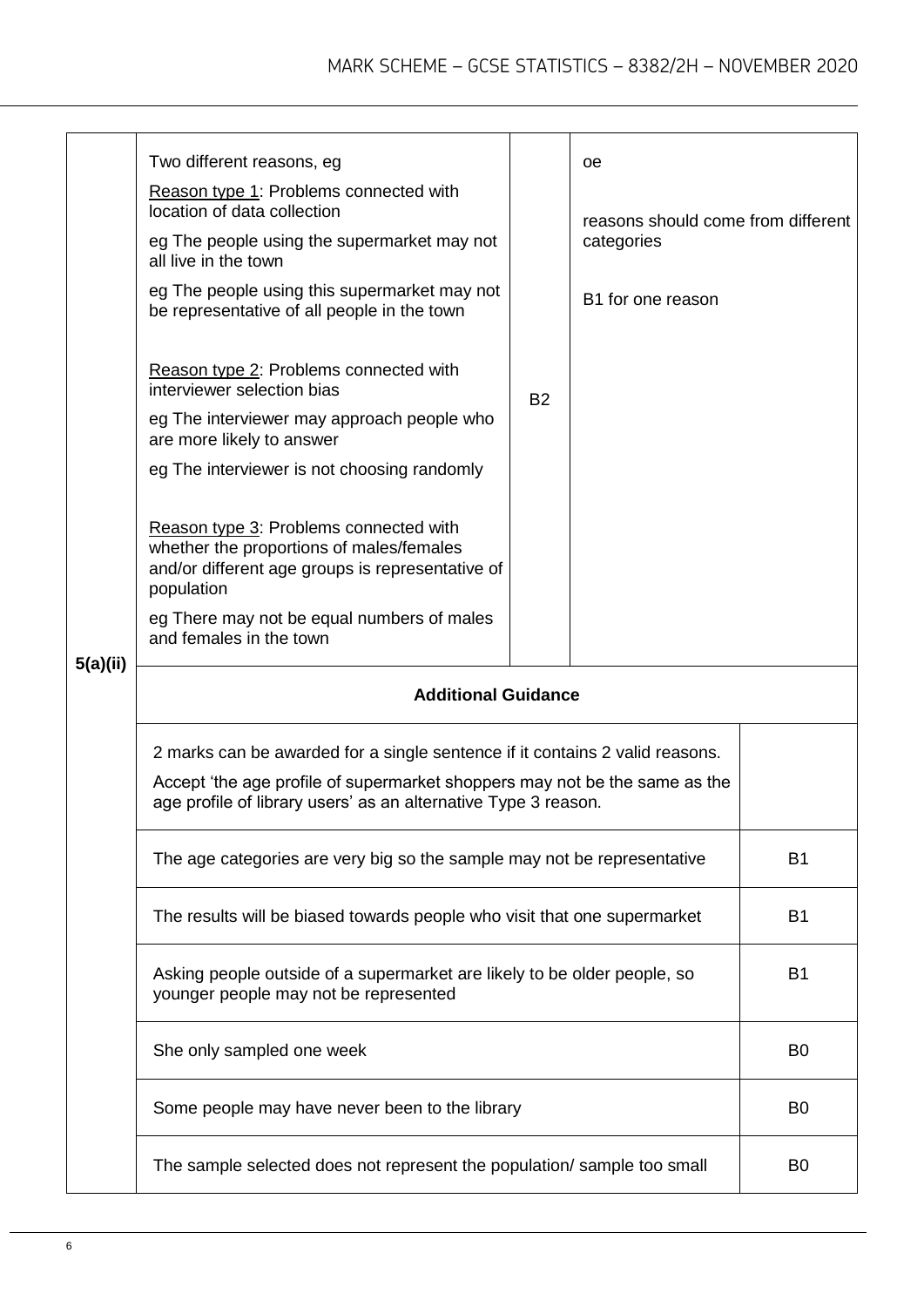|      | Assign a number to every house in the town                                                                                  | <b>B1</b>                                    | accept reference to<br>obtaining/using a sampling frame      |  |  |
|------|-----------------------------------------------------------------------------------------------------------------------------|----------------------------------------------|--------------------------------------------------------------|--|--|
|      | Select 120 numbers (from the list of random<br>numbers) ignoring repeats (and numbers<br>greater than 8000).                | <b>B1</b>                                    | must include reference to ignoring<br>repeats for this mark. |  |  |
|      | Select the houses matching the numbers<br>chosen.                                                                           | B <sub>1</sub>                               |                                                              |  |  |
| 5(b) | <b>Additional Guidance</b>                                                                                                  |                                              |                                                              |  |  |
|      | each of the 120 (random) numbers should correspond to a house on the list                                                   | $3rd$ B1                                     |                                                              |  |  |
|      | He can allocate each house a number. Then he can use a random number<br>generator to select each house to put in the sample |                                              |                                                              |  |  |
|      | He can number all the houses differently, then randomly select 120<br>numbers and question the houses chosen                | B <sub>1</sub> B <sub>0</sub> B <sub>1</sub> |                                                              |  |  |

|         | People not in<br><b>B1</b><br>oe<br>or<br>People don't want to take part |  |  |                |
|---------|--------------------------------------------------------------------------|--|--|----------------|
|         | <b>Additional Guidance</b>                                               |  |  |                |
| 5(c)(i) | People are not comfortable answering face to face                        |  |  | B <sub>1</sub> |
|         | People don't want to answer honestly                                     |  |  | B <sub>0</sub> |
|         | Face-to-face is time consuming                                           |  |  | B <sub>0</sub> |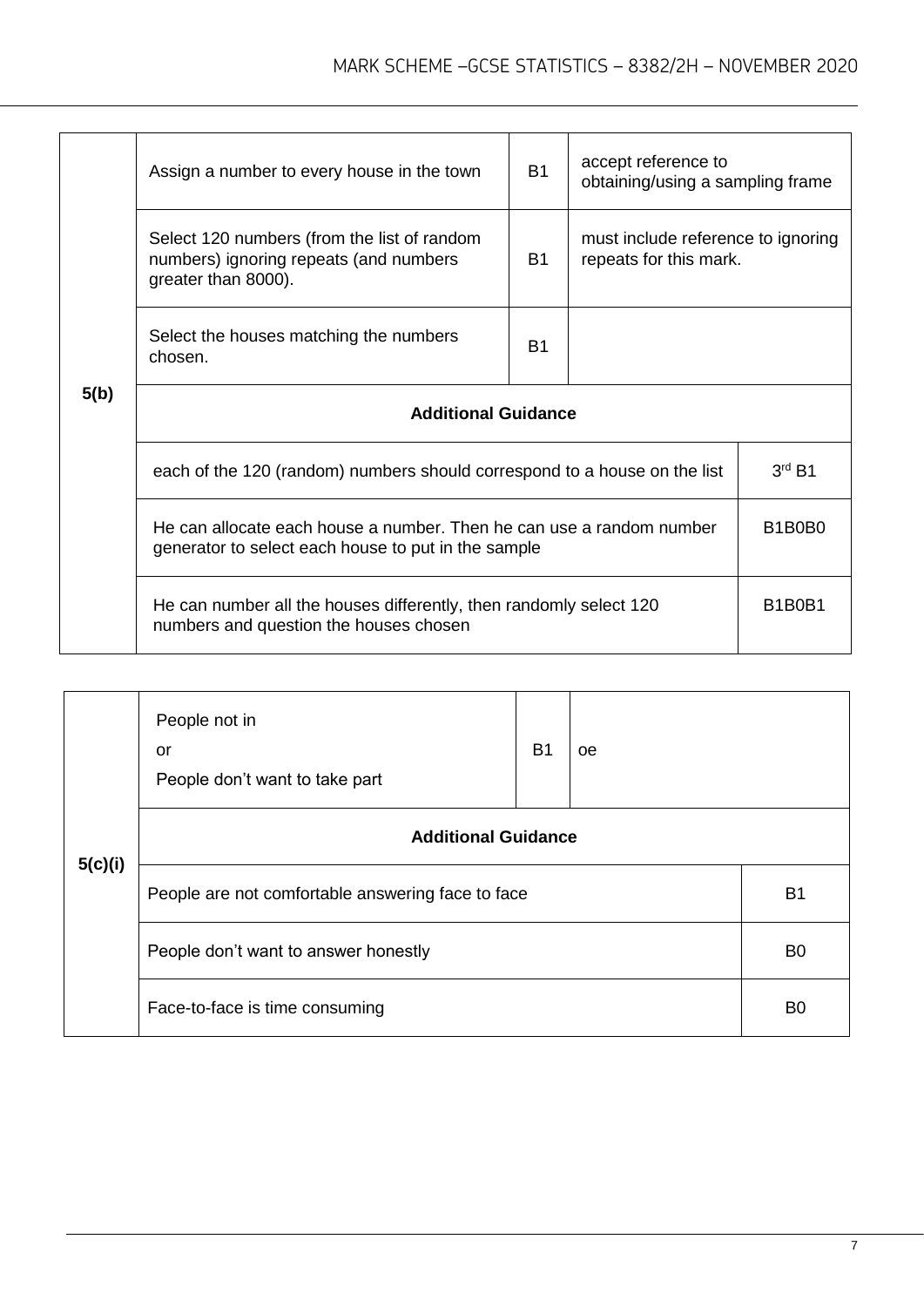| 5(c)(ii) | Any suitable suggestion of overcoming the<br>difficulty the student raised in $(c)(i)$ , eg<br>Ways linked to 'people not in':<br>• Ask someone else from the same house<br>Call back at a different time<br>$\bullet$<br>• Select another house at random<br>• He could leave his contact details<br>Ways linked to 'people don't want to take part'<br>• Give an incentive to take part<br>• Choose someone from a neighbouring<br>property<br>• Select another house at random | <b>B1</b>                                | 0e |  |  |
|----------|-----------------------------------------------------------------------------------------------------------------------------------------------------------------------------------------------------------------------------------------------------------------------------------------------------------------------------------------------------------------------------------------------------------------------------------------------------------------------------------|------------------------------------------|----|--|--|
|          | <b>Additional Guidance</b>                                                                                                                                                                                                                                                                                                                                                                                                                                                        |                                          |    |  |  |
|          | This mark can only be scored if a credit worthy problem has been<br>identified in 5(c)(i).                                                                                                                                                                                                                                                                                                                                                                                        |                                          |    |  |  |
|          | To overcome the difficulty, it must not change from face-to-face<br>interviewing:<br>Select more than 120 houses randomly, but only visit 120<br>Phone them to arrange when to see them<br>Phone them instead                                                                                                                                                                                                                                                                     | <b>B1</b><br><b>B1</b><br>B <sub>0</sub> |    |  |  |

|         | Females (aged 14–15) eat more (fruit and<br>vegetables) on average (than males) (aged<br>$14 - 15$                                       | <b>B1</b>                   | 0e |  |
|---------|------------------------------------------------------------------------------------------------------------------------------------------|-----------------------------|----|--|
|         | <b>Additional Guidance</b>                                                                                                               |                             |    |  |
| 6(a)(i) | Females eat on average 0.3 more (portions of fruit and vegetables)<br>Females eat on average 0.2 more (portions of fruit and vegetables) | <b>B1</b><br>B <sub>0</sub> |    |  |
|         | Males eat less portions than females                                                                                                     | B <sub>0</sub>              |    |  |
|         | The mean amount of fruit and vegetables eaten by females is larger<br>The mean for females is larger                                     | <b>B1</b><br>B <sub>0</sub> |    |  |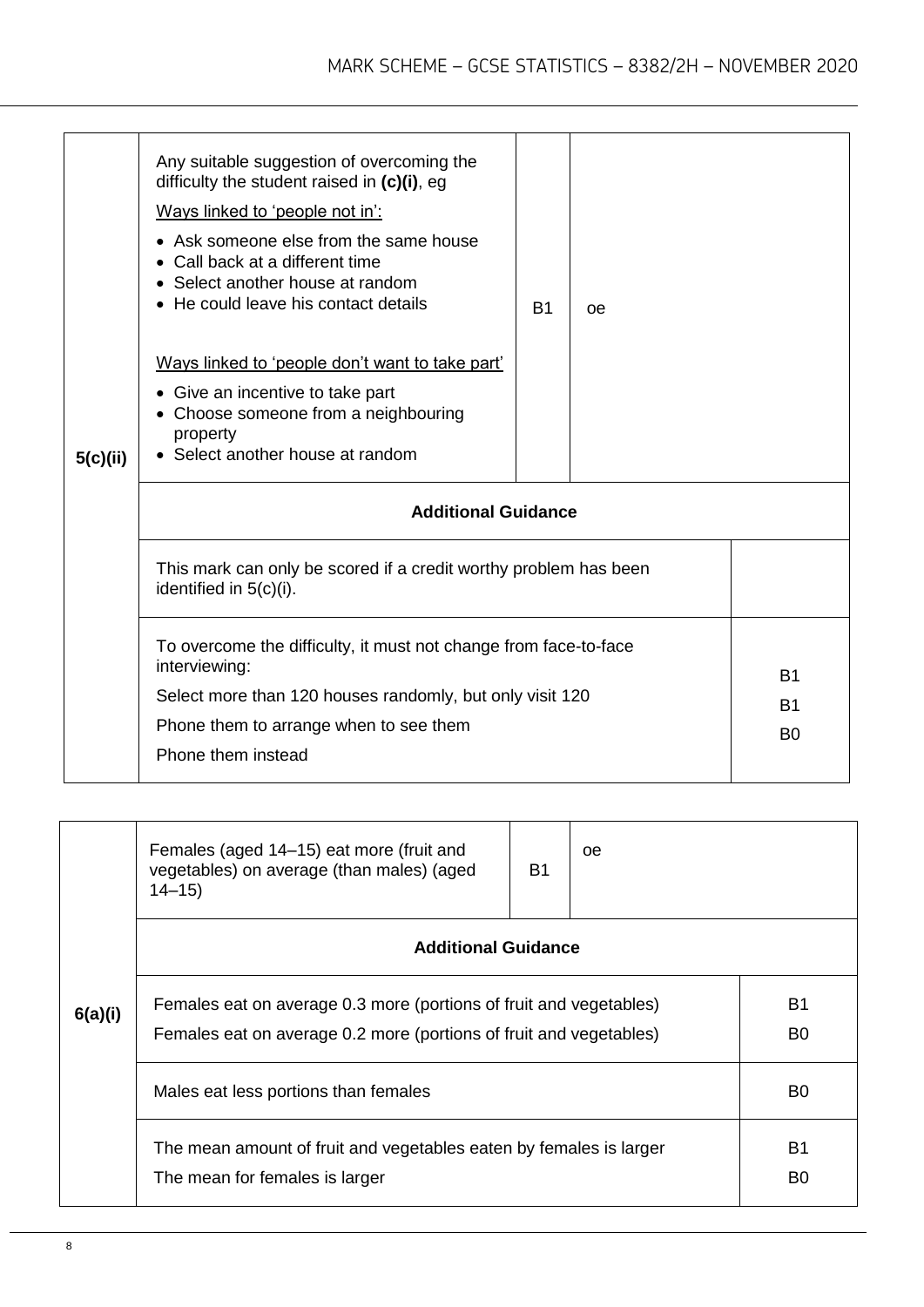|          | Award B2 for two correct comparisons of the<br>number of portions of fruit and vegetables<br>eaten by adults, eg<br>Adults aged 65–74 eat the most fruit and veg<br>(for both females and males) | <b>B2</b>      | award B1 for one correct<br>comparison of the number of<br>portions of fruit and vegetables |  |
|----------|--------------------------------------------------------------------------------------------------------------------------------------------------------------------------------------------------|----------------|---------------------------------------------------------------------------------------------|--|
|          | Males aged 16–24 years eat the least fruit and<br>vegetables<br>Males aged 45–54 eat less than males aged<br>$35 - 44$                                                                           |                |                                                                                             |  |
|          | <b>Additional Guidance</b>                                                                                                                                                                       |                |                                                                                             |  |
|          | Ignore any reference to the Children's table                                                                                                                                                     |                |                                                                                             |  |
|          | Allow any comparison statement in context to score B1 unless their other<br>comparison contradicts it.                                                                                           |                |                                                                                             |  |
| 6(a)(ii) | eg Adults aged 65-74 eat the most fruit and veg. Adults aged 35-44 eat the<br>most fruit and veg.                                                                                                | B <sub>0</sub> |                                                                                             |  |
|          | Adults aged 16-24 years eat the least fruit and vegetables                                                                                                                                       | <b>B1</b>      |                                                                                             |  |
|          | Young adults and the very old eat less (fruit and vegetables)                                                                                                                                    | <b>B1</b>      |                                                                                             |  |
|          | Adults aged 16-24 eat a lower amount of fruit and vegetables than the<br>average amount eaten by adults of all ages                                                                              | <b>B1</b>      |                                                                                             |  |
|          | Females (tend to) eat more vegetables than males (except in the 65+<br>age group)                                                                                                                | <b>B1</b>      |                                                                                             |  |
|          | Females eat more fruit and vegetables than males (not true for 75+ age<br>group)                                                                                                                 | B <sub>0</sub> |                                                                                             |  |
|          | Adults aged 25+ stay close to the mean of 3.5 (too vague)                                                                                                                                        | B <sub>0</sub> |                                                                                             |  |
|          | More females eat fruit than males                                                                                                                                                                | B <sub>0</sub> |                                                                                             |  |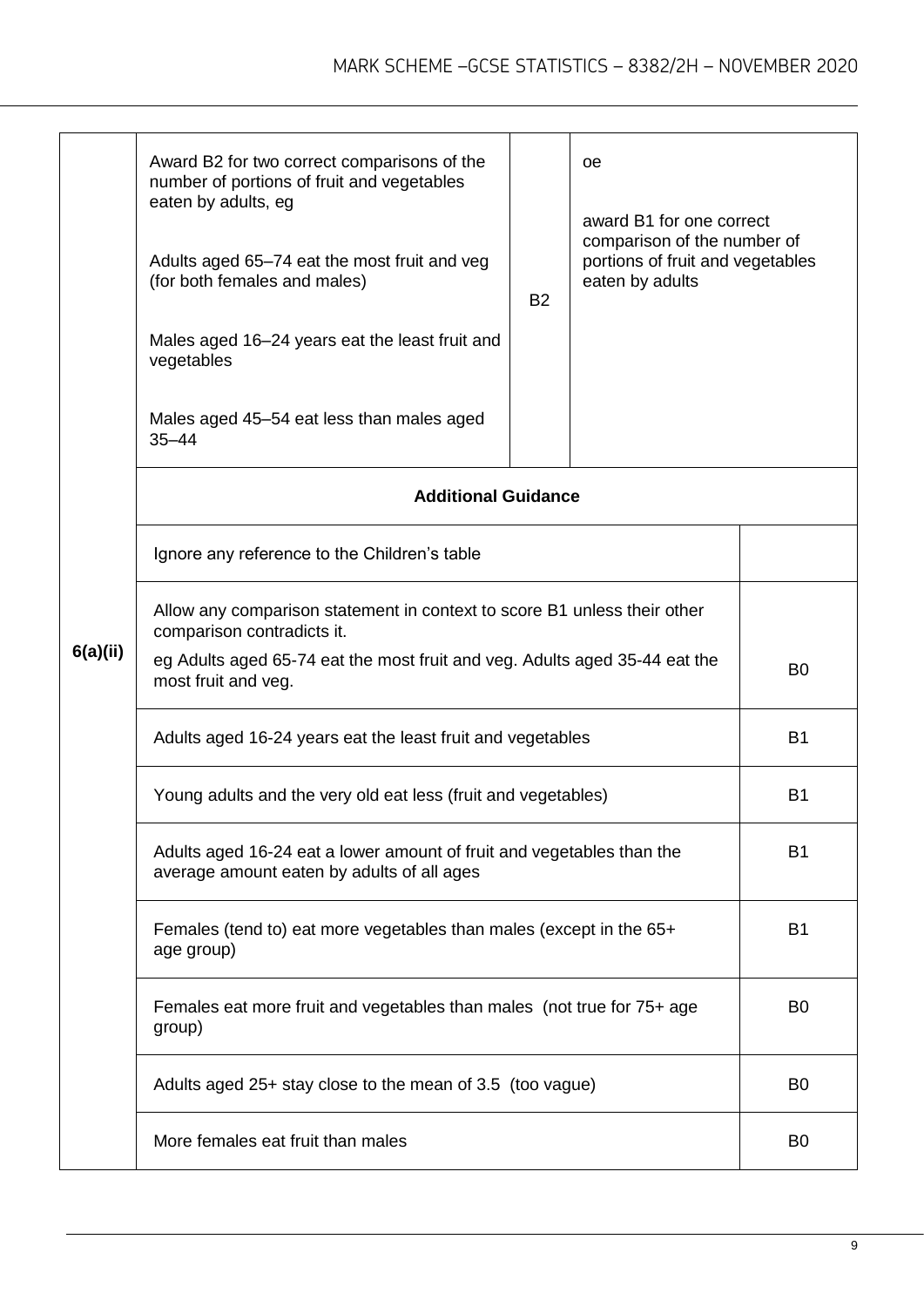|      | To make sure that the proportions of males<br>and females in the sample match the<br>proportions in the population. | <b>B1</b> | oe |                |  |
|------|---------------------------------------------------------------------------------------------------------------------|-----------|----|----------------|--|
|      | <b>Additional Guidance</b>                                                                                          |           |    |                |  |
|      | The health survey suggests there is a difference between genders                                                    |           |    |                |  |
|      | To ensure that males and females are fairly represented                                                             | <b>B1</b> |    |                |  |
| 6(b) | Males and females differ in the amount of fruit and vegetables they eat                                             | <b>B1</b> |    |                |  |
|      | The numbers of males and females are not close to being equal                                                       | <b>B1</b> |    |                |  |
|      | There are more females than males                                                                                   | <b>B1</b> |    |                |  |
|      | Her sample will be (more) representative of the year group                                                          | <b>B1</b> |    |                |  |
|      | Her sample will be (more) representative of the population                                                          | <b>B1</b> |    |                |  |
|      | So that there is an even/equal amount of males and females                                                          |           |    | B <sub>0</sub> |  |
|      | To get more accurate results                                                                                        |           |    | B <sub>0</sub> |  |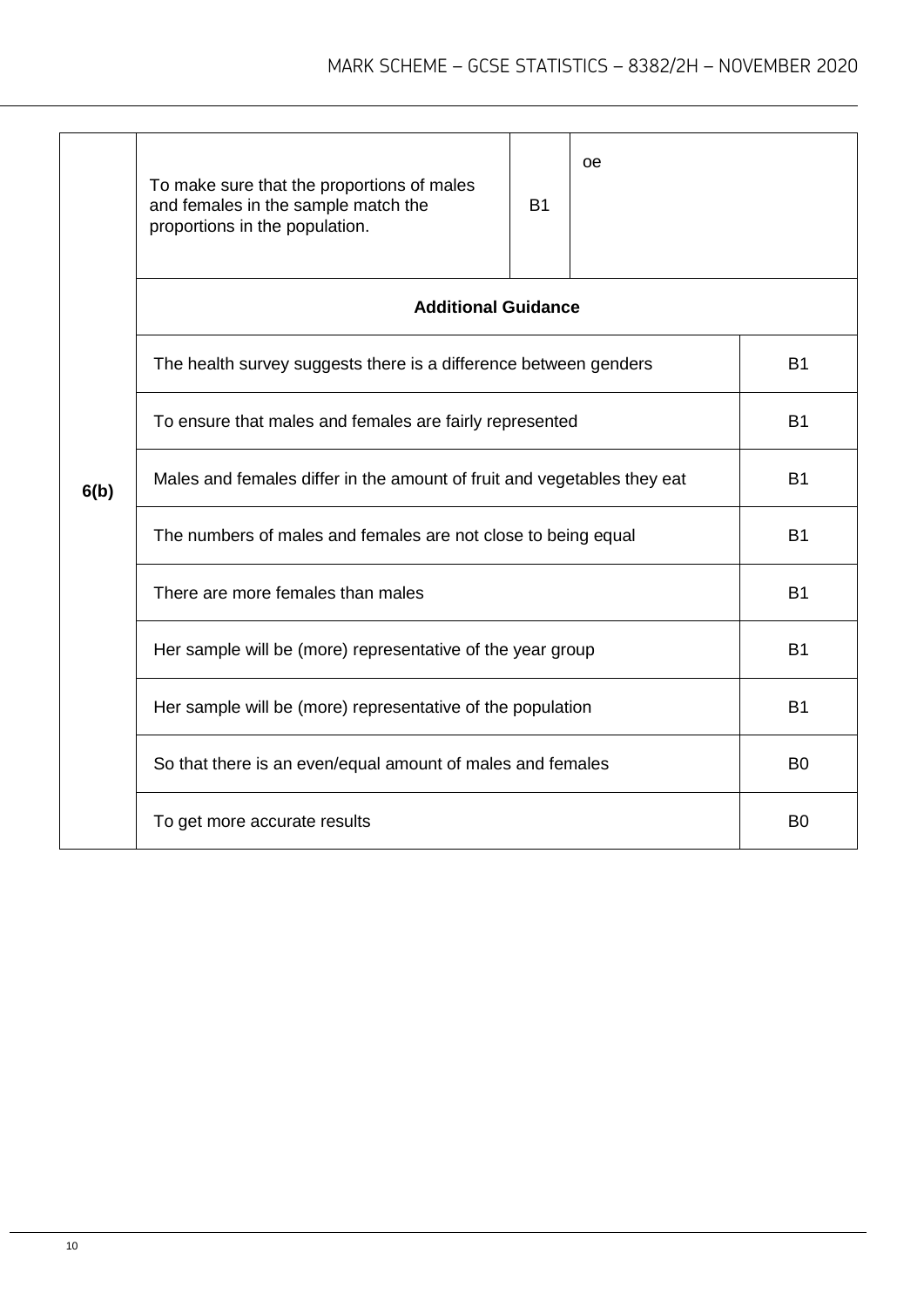| 6(c) | $\frac{99}{99+121}$ $\left(=\frac{99}{220}\right)$ or 0.45<br><b>or</b><br>$\frac{40}{99+121}$ $\left(=\frac{40}{220}\right)$ or $\frac{2}{11}$<br>or<br>$\frac{99+121}{40}$ $\left(=\frac{220}{40}\right)$ or $\frac{11}{2}$ | M <sub>1</sub> | oe |                |
|------|-------------------------------------------------------------------------------------------------------------------------------------------------------------------------------------------------------------------------------|----------------|----|----------------|
|      | $\frac{99}{99+121}$ × 40 and 18<br>or<br>$\frac{40}{99+121}$ × 99 and 18<br>or<br>99 ÷ $\frac{99+121}{40}$ and 18                                                                                                             | A <sub>1</sub> |    |                |
|      | <b>Additional Guidance</b>                                                                                                                                                                                                    |                |    |                |
|      | May also calculate how many females selected and use this to show the<br>number of males selected is 18<br>eg                                                                                                                 |                |    |                |
|      | $121$<br>(x 40)<br>$99 + 121$                                                                                                                                                                                                 |                |    | M <sub>1</sub> |
|      | $40 - \frac{121}{99 + 121} \times 40$ and 18                                                                                                                                                                                  |                |    | A1             |
|      | May also work from 18 to show that there are 99 males in the year group                                                                                                                                                       |                |    |                |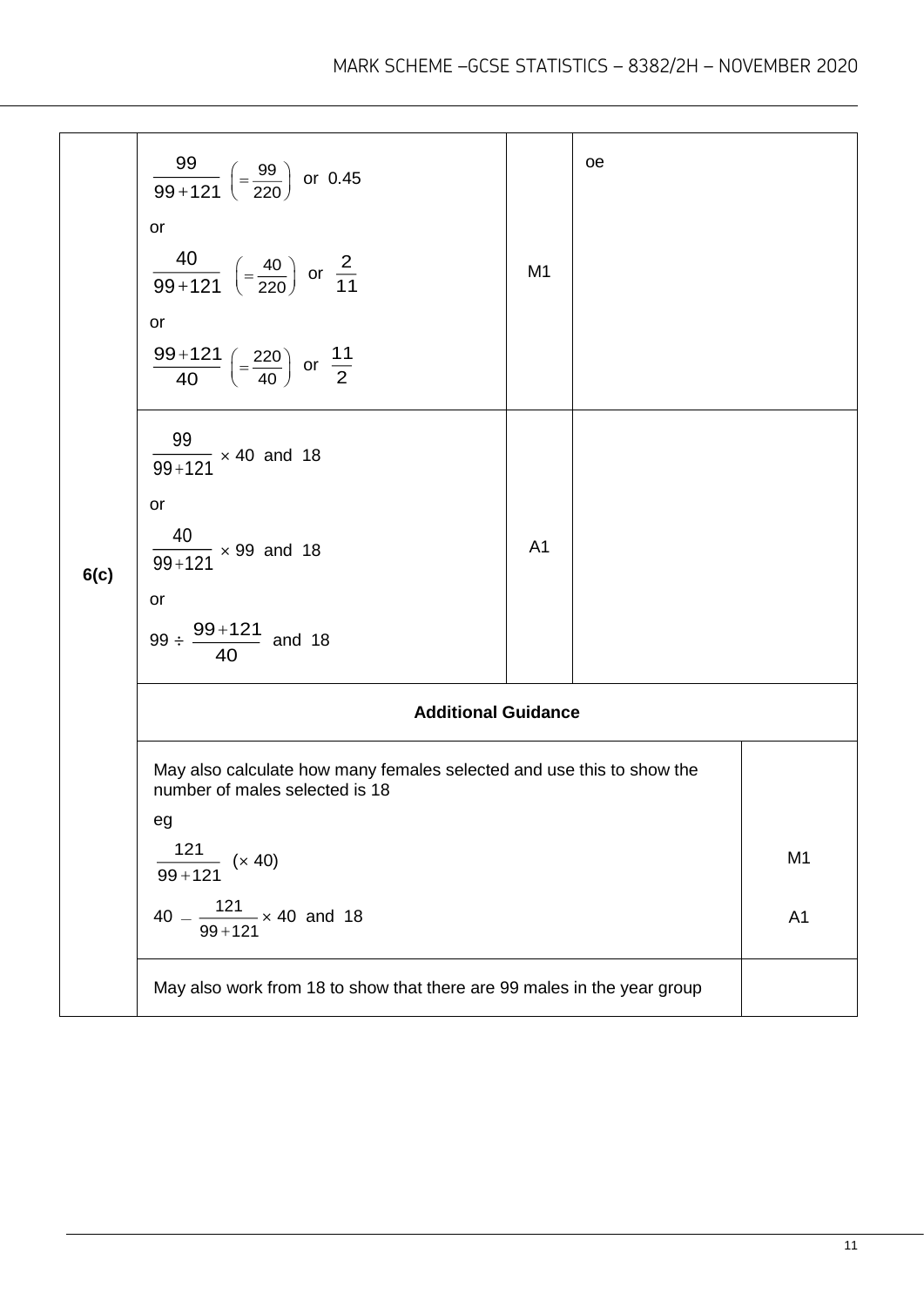|      | People who eat school dinners may eat more<br>vegetables/fruit/more healthily than people<br>who do not eat school dinners | B <sub>1</sub>              | oe |                |
|------|----------------------------------------------------------------------------------------------------------------------------|-----------------------------|----|----------------|
|      | <b>Additional Guidance</b>                                                                                                 |                             |    |                |
|      | Reasons relating to fruit and vegetables being controlled rather than<br>chosen:                                           |                             |    | <b>B1</b>      |
|      | You may be restricted as to how much fruit and vegetables you can have if<br>you eat school dinners                        |                             |    |                |
| 6(d) | School dinners may contain more/less fruit and vegetables (than a packed<br>lunch)                                         | <b>B1</b><br>B <sub>0</sub> |    |                |
|      | There will be different things on the menu                                                                                 |                             |    |                |
|      | Reasons relating to the sample not being representative:                                                                   |                             |    |                |
|      | (She does not have a representative sample because) she does not ask<br>people who have packed lunch                       | <b>B1</b>                   |    |                |
|      | They may not all eat (school) dinners                                                                                      |                             |    | <b>B1</b>      |
|      | She is only asking people from her year group                                                                              |                             |    | B1             |
|      | Her sample is not representative (reason required)                                                                         |                             |    | B <sub>0</sub> |
|      |                                                                                                                            |                             |    |                |

| 6(e) | $5 + 2$ or 7<br>or<br>$\frac{5}{40}$ × 100 or 12.5(%)<br>or<br>$\frac{2}{40}$ × 100 or 5 | M1             | implied by 0.175  |
|------|------------------------------------------------------------------------------------------|----------------|-------------------|
|      | $17.5\%$                                                                                 | A <sub>1</sub> | oe<br>SC1 82.5(%) |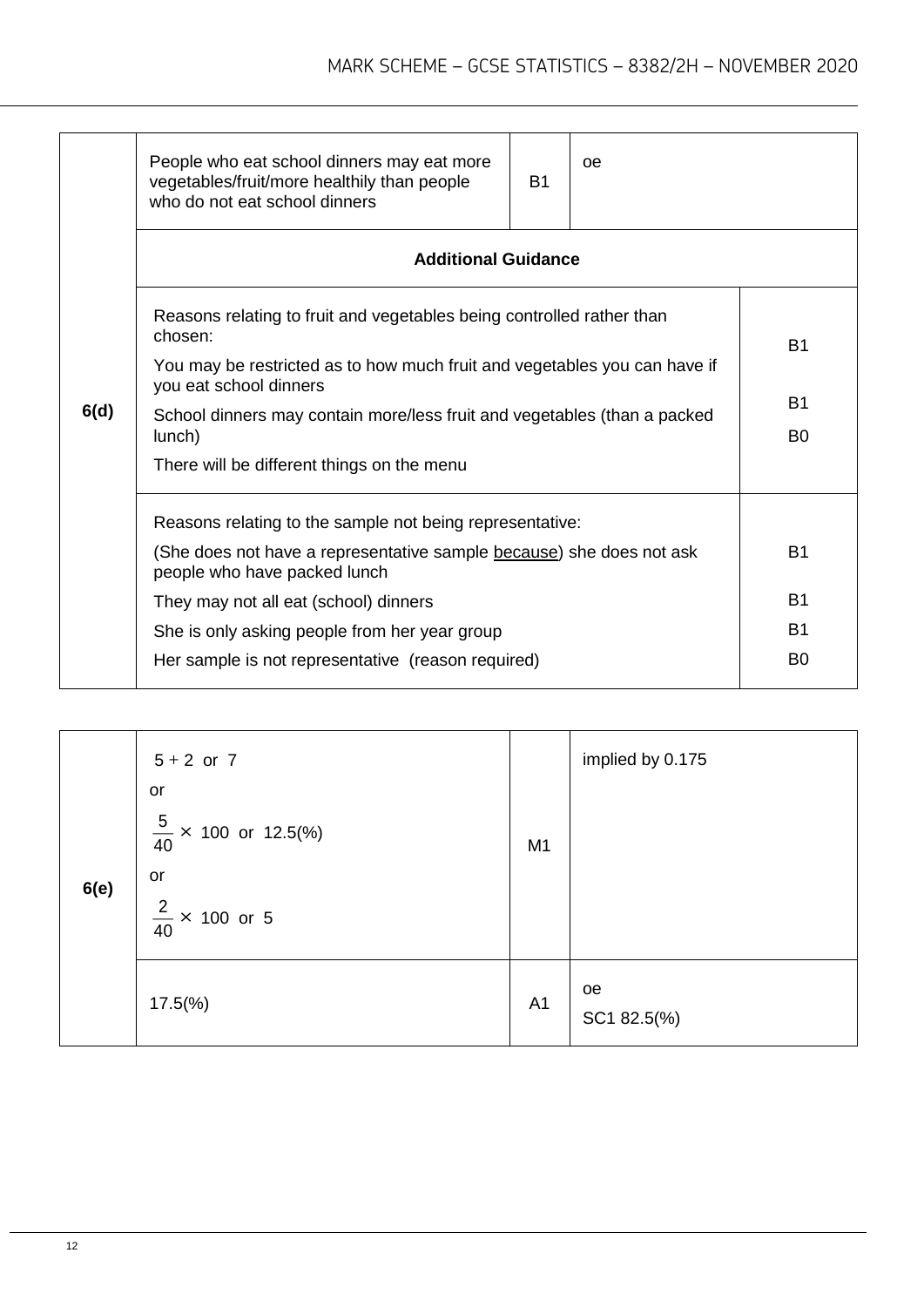|      | $(0 \times 6) + (1 \times 4) + (2 \times 10) + (3 \times 9) + (4$<br>$\times$ 4) + (5 $\times$ 5) + (6 $\times$ 2)<br>or<br>$0+4+20+27+16+25+12$<br>or<br>104 | M <sub>1</sub>     | the first term in the sum may not be<br>seen.<br>Allow an error in one of the terms<br>or one omission.<br>if the frequencies are ignored and<br>the 40 values are added separately<br>then 104 should be seen |                        |  |
|------|---------------------------------------------------------------------------------------------------------------------------------------------------------------|--------------------|----------------------------------------------------------------------------------------------------------------------------------------------------------------------------------------------------------------|------------------------|--|
|      | their 104<br>40                                                                                                                                               | M <sub>1</sub> dep |                                                                                                                                                                                                                |                        |  |
|      | 2.6                                                                                                                                                           | A <sub>1</sub>     |                                                                                                                                                                                                                |                        |  |
|      | (the mean for England is) 3(.0)                                                                                                                               | <b>B1</b>          |                                                                                                                                                                                                                |                        |  |
|      | Students in Natalie's year group eat less fruit<br>and vegetables (on average) than students (of<br>the same age) in England                                  | B <sub>1ft</sub>   | ft their average (which cannot be<br>40)                                                                                                                                                                       |                        |  |
| 6(f) | <b>Additional Guidance</b>                                                                                                                                    |                    |                                                                                                                                                                                                                |                        |  |
|      | Condone use of UK to mean England                                                                                                                             |                    |                                                                                                                                                                                                                |                        |  |
|      | Special cases:<br>A correct comparison of the median (2.5) with 3(.0) with a suitable                                                                         |                    |                                                                                                                                                                                                                |                        |  |
|      | conclusion can earn B3 as a special case.<br>A comparison of the mode (2) with 3(.0) with a suitable conclusion can earn                                      |                    |                                                                                                                                                                                                                |                        |  |
|      | the final two B marks.<br>If the mean is calculated, ignore any reference to the median and mode (and<br>range).                                              |                    |                                                                                                                                                                                                                |                        |  |
|      | Award B1 if they refer to amount eaten/number eaten/fruit and vegetables:                                                                                     |                    |                                                                                                                                                                                                                |                        |  |
|      | Students in England (of the same age) eat more fruit and vegetables than in<br>her year group                                                                 |                    |                                                                                                                                                                                                                | <b>B1</b>              |  |
|      | The (average) amount eaten (by students of the same age) in England is<br>higher than in her year group                                                       |                    |                                                                                                                                                                                                                | <b>B1</b><br><b>B1</b> |  |
|      | The figures for England are higher than for her year group                                                                                                    |                    |                                                                                                                                                                                                                |                        |  |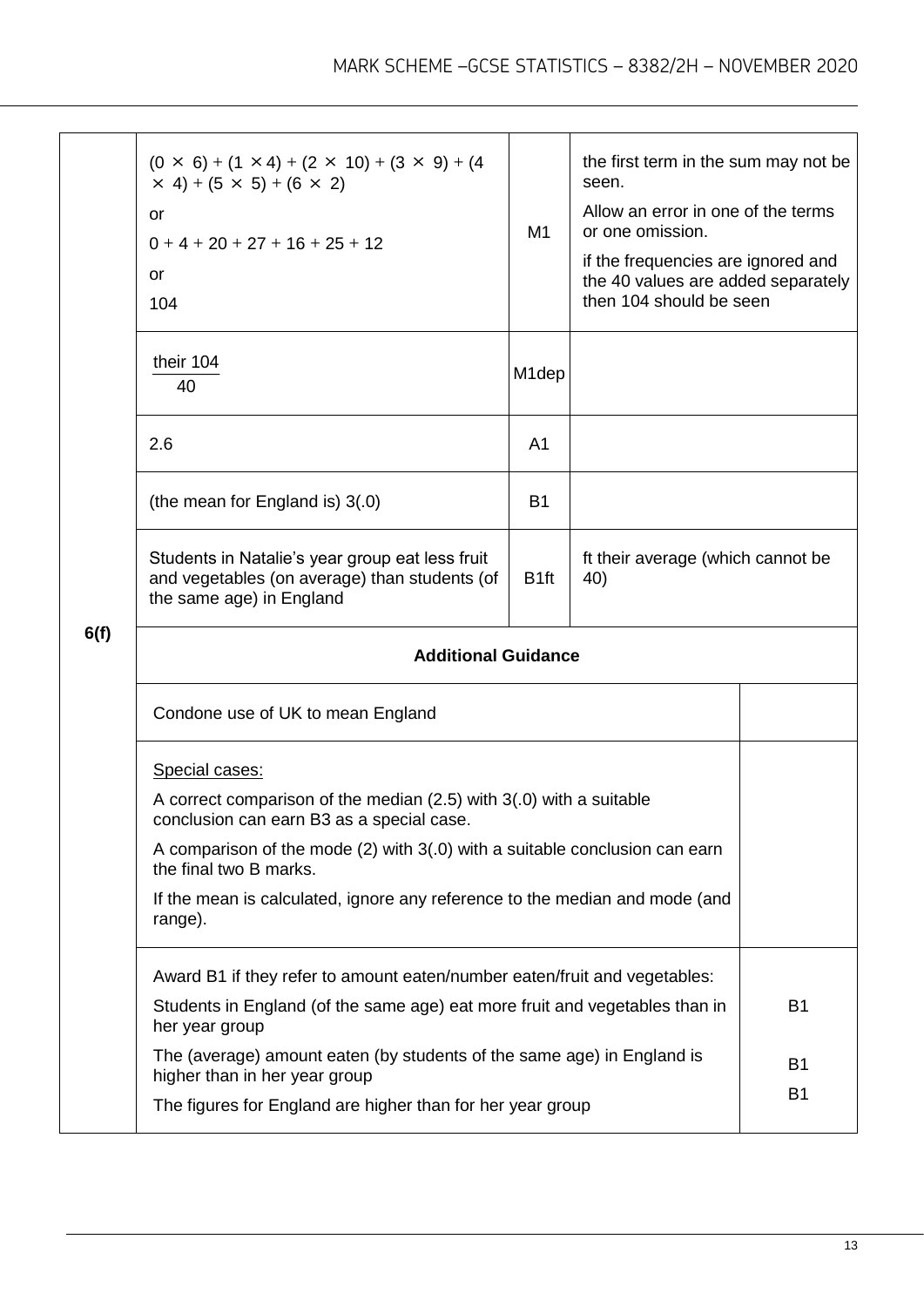|      | Two suitable suggestions, eg<br>• Ask more students<br>Compare boys and girls separately<br>$\bullet$<br>• Give students advice about what a portion is<br>• Ask students for the number of portions they<br>have eaten for more than one day/ keep a<br>food diary | <b>B2</b>      | oe<br>award B1 for one suitable<br>suggestion |           |
|------|---------------------------------------------------------------------------------------------------------------------------------------------------------------------------------------------------------------------------------------------------------------------|----------------|-----------------------------------------------|-----------|
|      | <b>Additional Guidance</b>                                                                                                                                                                                                                                          |                |                                               |           |
|      | Separate her graph into male and female                                                                                                                                                                                                                             |                |                                               | <b>B1</b> |
|      | Use a census instead                                                                                                                                                                                                                                                | <b>B1</b>      |                                               |           |
| 6(g) | Collect the data over a number of days                                                                                                                                                                                                                              | <b>B1</b>      |                                               |           |
|      | Take a bigger sample                                                                                                                                                                                                                                                | <b>B1</b>      |                                               |           |
|      | Make the sample of her class bigger (condone use of class)                                                                                                                                                                                                          | <b>B1</b>      |                                               |           |
|      | Ask the questions over a period of time to see what the long-term mean is                                                                                                                                                                                           | <b>B1</b>      |                                               |           |
|      | She could have taken a bigger sample so that the whole school was<br>represented (it was only 14-15 years the comparison was for)                                                                                                                                   | B <sub>0</sub> |                                               |           |
|      | Sample different age groups                                                                                                                                                                                                                                         | B <sub>0</sub> |                                               |           |
|      | Ask the same amount of boys and girls                                                                                                                                                                                                                               |                |                                               |           |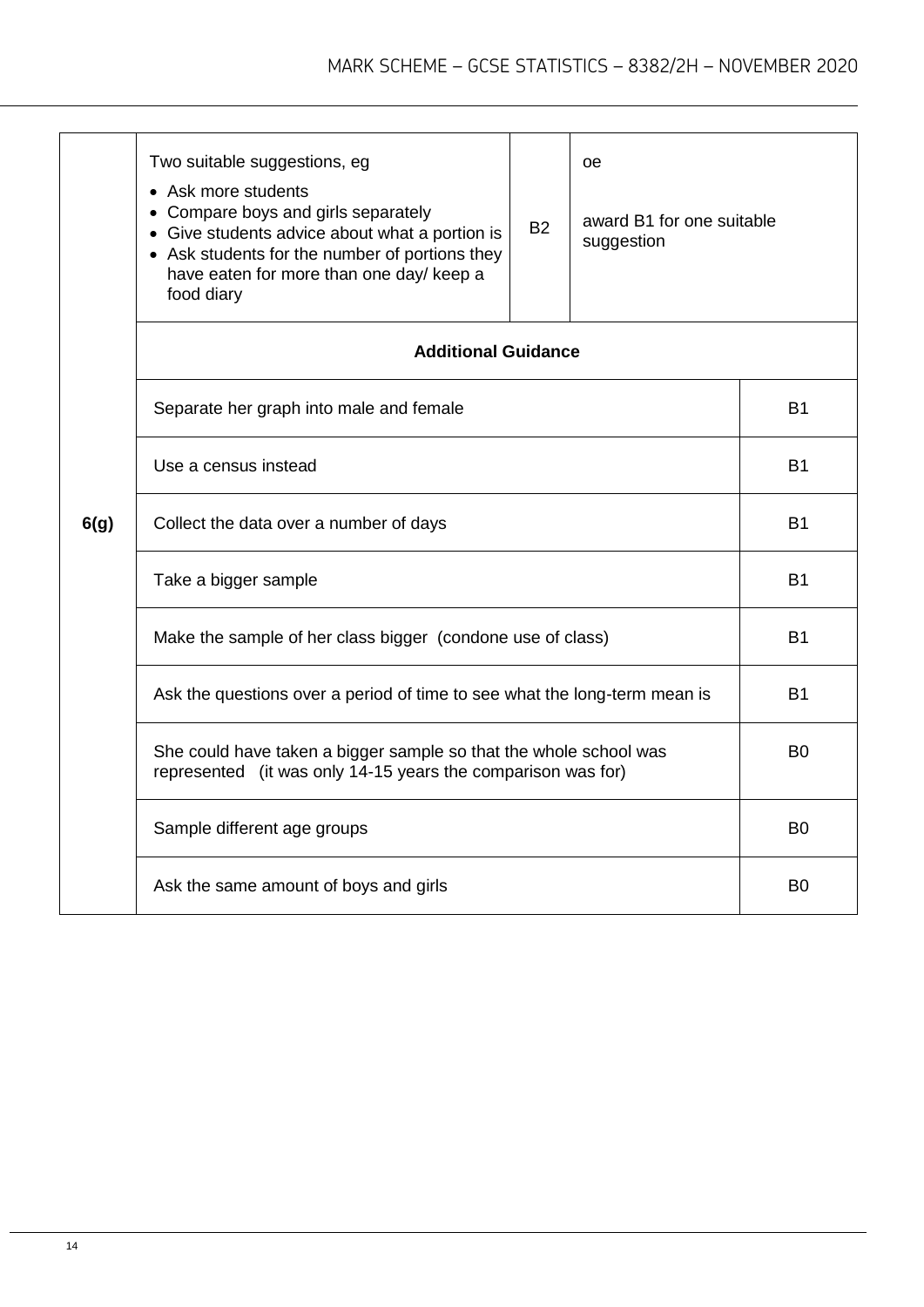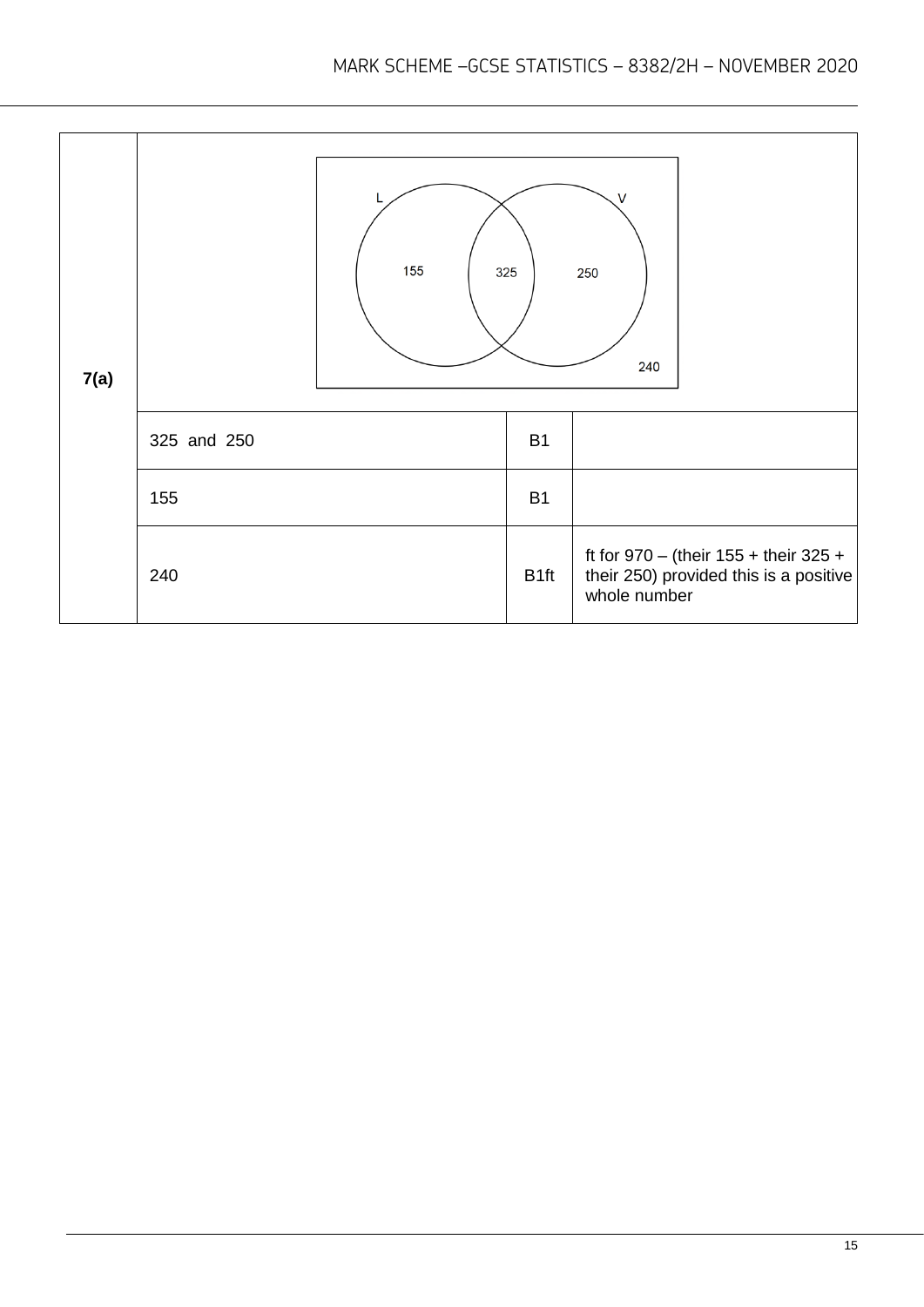|      | <b>Alternative 1</b>                                                                                   |                    |                       |
|------|--------------------------------------------------------------------------------------------------------|--------------------|-----------------------|
|      | $360 - 208 - 86$ or 66(°)                                                                              | M <sub>1</sub>     | condone measuring ±2° |
|      | their 66 $\times$ 312<br>208                                                                           | M <sub>1</sub> dep |                       |
|      | 99 and                                                                                                 |                    | oe                    |
|      | William made more teapots in 2019                                                                      | A <sub>1</sub>     |                       |
|      | <b>Alternative 2</b>                                                                                   |                    |                       |
|      | $\frac{86}{112}$ × 312 or 129<br>208                                                                   |                    | oe                    |
| 7(b) | or                                                                                                     | M1                 |                       |
|      | $\frac{360}{208}$ × 312 or 540                                                                         |                    |                       |
|      | $\frac{360}{208} \times 312 - \frac{86}{208} \times 312 - 312$<br>or<br>$540 - 312 - 129$              | M1dep              | oe                    |
|      | 99 and<br>William made more teapots in 2019                                                            | A <sub>1</sub>     | oe                    |
|      | <b>Additional Guidance</b>                                                                             |                    |                       |
|      | If the angle for teapots is measured, allow [96, 102] for the calculated<br>number of teapots in 2019. |                    |                       |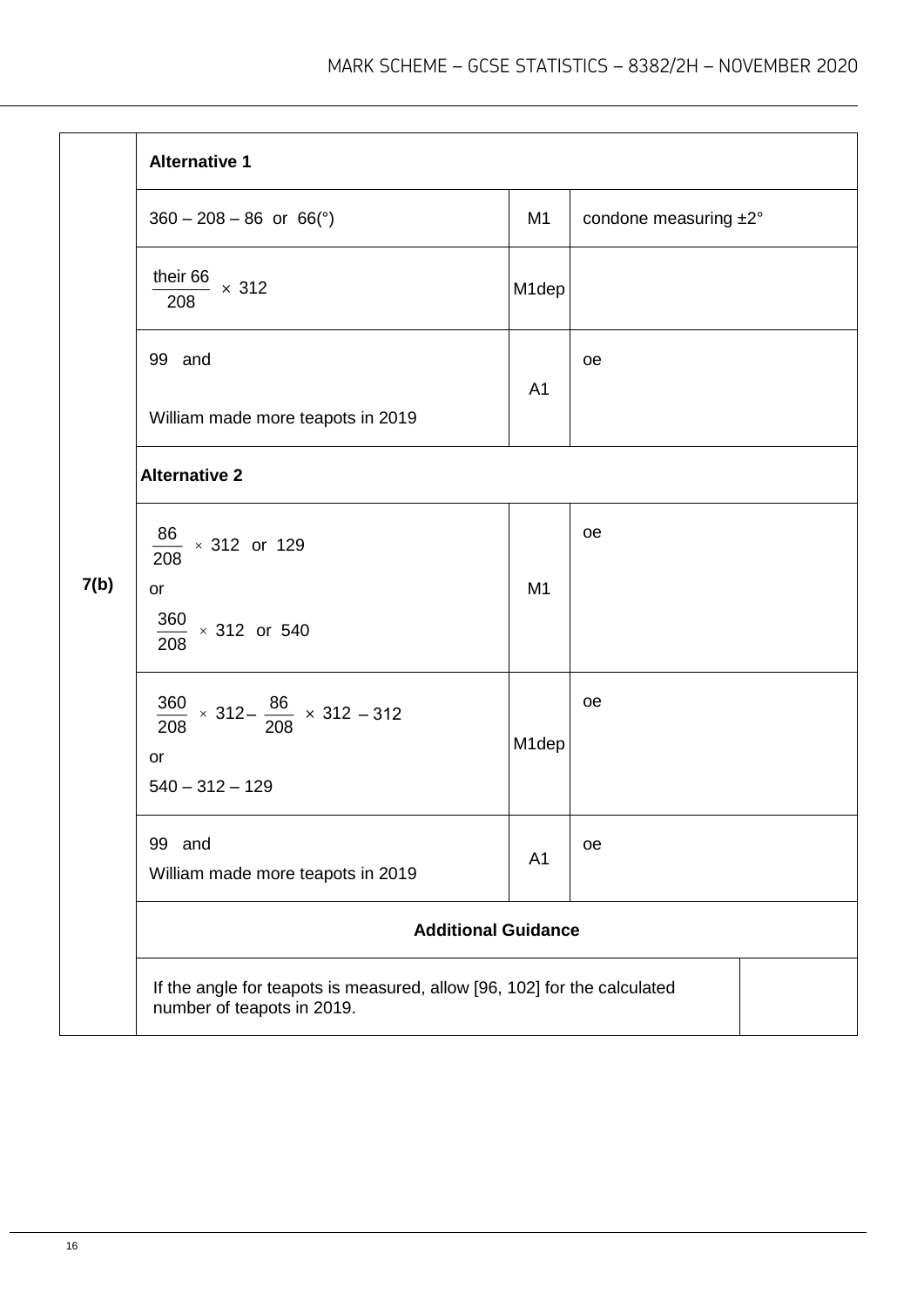|   | Comparison of life expectancy in the two<br>countries                                                                                                                                                                                                        |                |           |           |
|---|--------------------------------------------------------------------------------------------------------------------------------------------------------------------------------------------------------------------------------------------------------------|----------------|-----------|-----------|
|   | The life expectancy in the UK is higher than in<br>Brazil (in each year and for both males and<br>females)                                                                                                                                                   | <b>B1</b>      | 0e        |           |
|   | Comparing gender differences in life<br>expectancy                                                                                                                                                                                                           |                |           |           |
|   | The life expectancy for females is higher than<br>for males (in both countries)                                                                                                                                                                              | <b>B1</b>      | <b>oe</b> |           |
|   | The difference in life expectancy between<br>males and females is smaller in the UK (in<br>2010) than in Brazil                                                                                                                                              | <b>B1</b>      | <b>oe</b> |           |
|   | <b>or</b>                                                                                                                                                                                                                                                    |                |           |           |
|   | The difference in life expectancies between<br>males and females in the UK has narrowed                                                                                                                                                                      |                |           |           |
|   | <b>or</b>                                                                                                                                                                                                                                                    |                |           |           |
| 8 | The difference in life expectancies between<br>males and females in Brazil has widened                                                                                                                                                                       |                |           |           |
|   | <b>Comparing trends</b>                                                                                                                                                                                                                                      |                |           |           |
|   | Life expectancies have increased (in both<br>countries)                                                                                                                                                                                                      | B <sub>1</sub> | <b>oe</b> |           |
|   | Life expectancies in Brazil have increased at a<br>faster rate (than in the UK)                                                                                                                                                                              | <b>B1</b>      | 0e        |           |
|   | <b>Additional Guidance</b>                                                                                                                                                                                                                                   |                |           |           |
|   | Reference to figures from the graph must be correct                                                                                                                                                                                                          |                |           |           |
|   | For 1st B1<br>Allow this mark to be awarded for a statement that the life expectancy in the<br>UK is longer even if this is made for a single year or for a single gender,<br>eg Life expectancy for UK males in 2010 is greater than the life expectancy of |                |           |           |
|   | Brazilian males (in 2010)                                                                                                                                                                                                                                    |                |           | <b>B1</b> |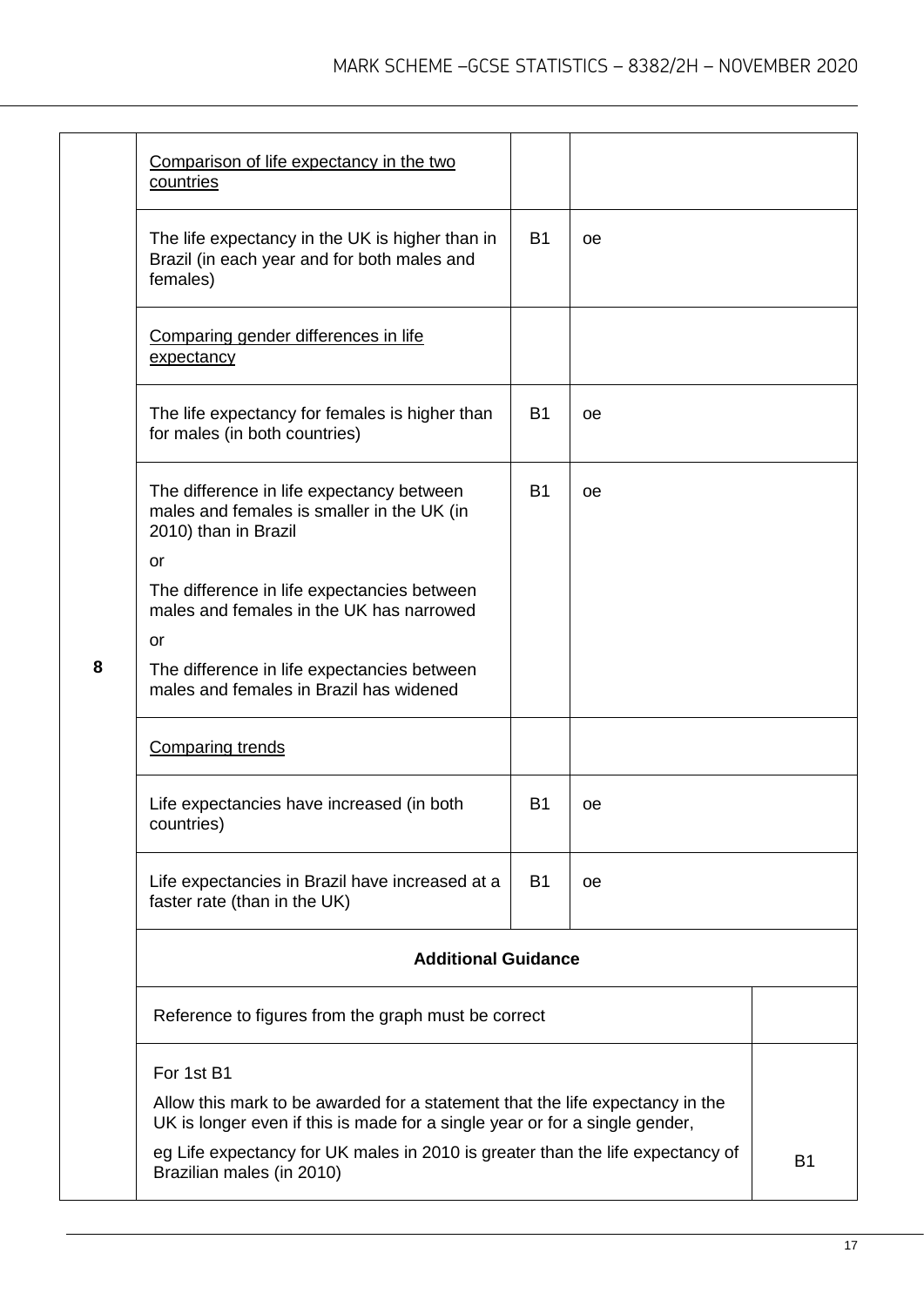| Life expectancy for UK females in 2010 is greater than the life expectancy of<br>males in Brazil in 2010<br>(inconsistent comparison)                                        | B0             |
|------------------------------------------------------------------------------------------------------------------------------------------------------------------------------|----------------|
| Do not allow statements that just quote figures without comparing                                                                                                            |                |
| eg In the UK in 1960 the life expectancy for a male was 68 and for a female it<br>was 74 whereas in Brazil in 1960 the life expectancy was 52 and for a female<br>it was 56. | B <sub>0</sub> |
| For $3^{rd}$ B1                                                                                                                                                              |                |
| Life expectancies have increased for both males and females (in both<br>countries)                                                                                           | B1             |

|      | England has more houses (than other parts<br>of the UK)<br>or<br>The population of England is greater (than<br>other parts of the UK) | <b>B1</b> | 0e |                |
|------|---------------------------------------------------------------------------------------------------------------------------------------|-----------|----|----------------|
|      | <b>Additional Guidance</b>                                                                                                            |           |    |                |
| 9(a) | More houses are sold in England (than other parts of the UK)                                                                          |           |    | <b>B1</b>      |
|      | England is bigger (than other parts of the UK)                                                                                        |           |    | <b>B1</b>      |
|      | There is a greater proportion of houses in England (than other parts of the<br>UK)                                                    |           |    | <b>B1</b>      |
|      | The house index for England went up the most (than other parts of the UK)                                                             |           |    | B <sub>0</sub> |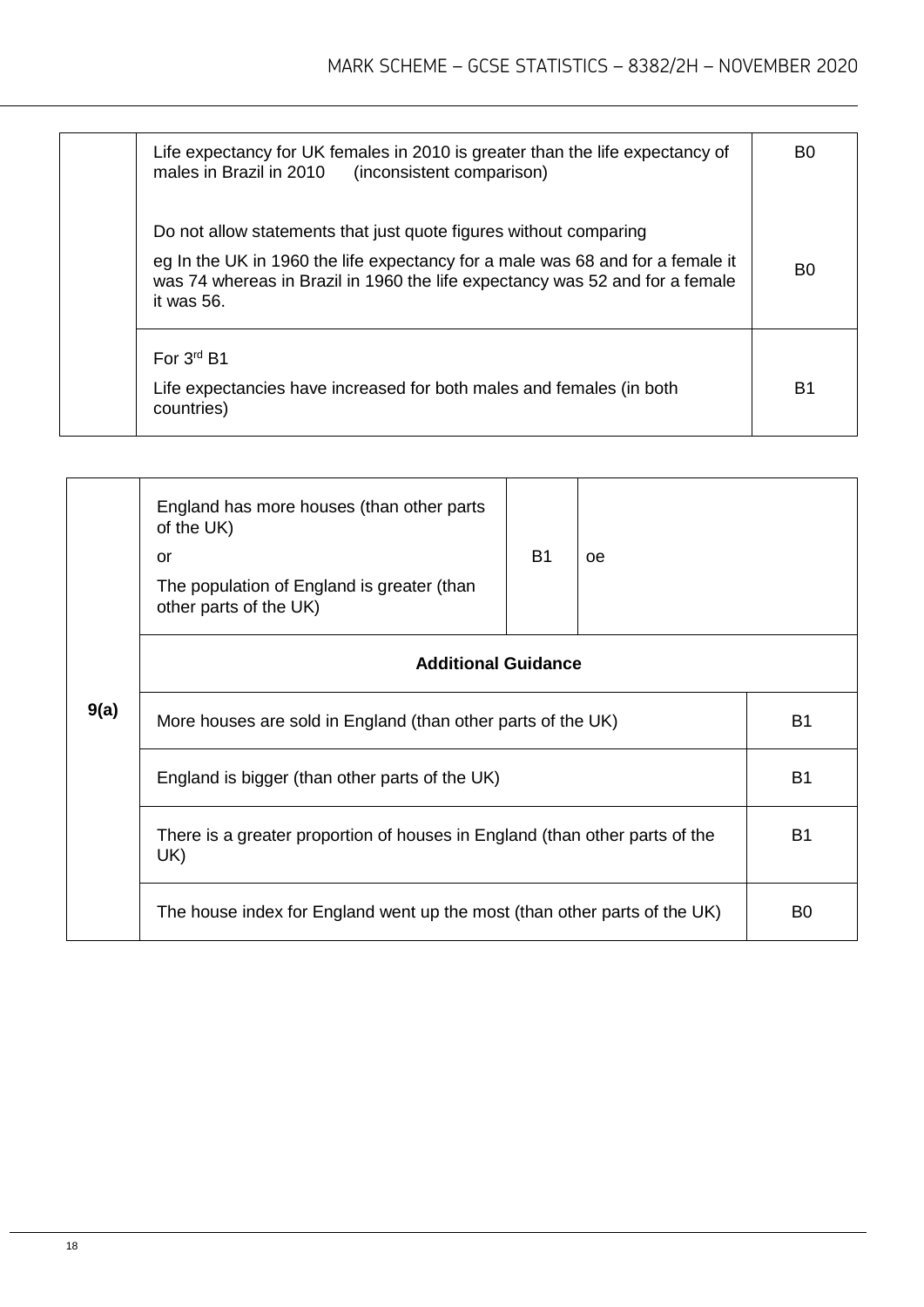|      | 177 000 $\times \frac{100}{101.7}$ or 174 041(.29)<br>or<br>177 000 $\times$ $\frac{105.2}{100}$ or 186 204<br><b>or</b><br>$\frac{177000}{101.7}$ or 1740.41(29)<br>or<br>177 000 × 105.2 or 18 620 400                         | M <sub>1</sub> | oe<br>allow 174 041(.29) or<br>1740.41(29) or 186 204 or<br>18 620 400 to be rounded to 3<br>or more significant figures |
|------|----------------------------------------------------------------------------------------------------------------------------------------------------------------------------------------------------------------------------------|----------------|--------------------------------------------------------------------------------------------------------------------------|
| 9(b) | their 174 041(.29) $\times$ $\frac{105.2}{100}$<br>or<br>their 186 204 $\times \frac{100}{1017}$<br>or<br>177 000 $\times \frac{105.2}{101.7}$<br>or<br>their $1740.41(29) \times 105.2$<br>or<br>their $\frac{18620400}{101.7}$ | M1dep          | oe                                                                                                                       |
|      | 183 000 or [183 048, 183 100]                                                                                                                                                                                                    | A <sub>1</sub> |                                                                                                                          |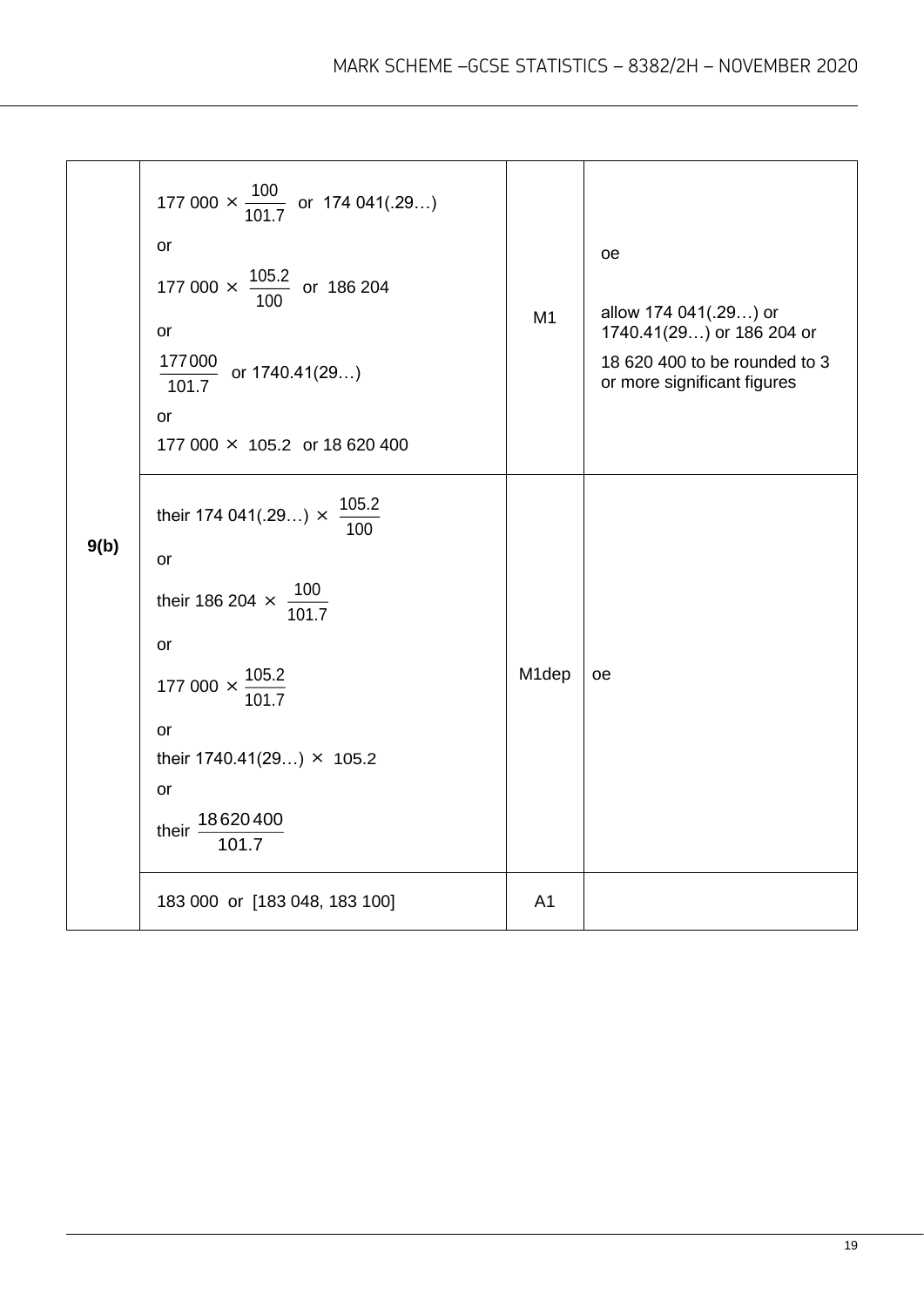|      | 105.7 $\times$ 84 or 105.7 $\times$ 0.84                                                          | M1                 |                    |  |
|------|---------------------------------------------------------------------------------------------------|--------------------|--------------------|--|
|      | or $105.2 \times 4$ or $105.2 \times 0.04$                                                        |                    |                    |  |
|      | or $100.6 \times 10$ or $100.6 \times 0.1$                                                        |                    | <b>oe</b>          |  |
|      | or 103.4 $\times$ 2 or 103.4 $\times$ 0.02                                                        |                    |                    |  |
| 9(c) | $(105.7 \times 84) + (105.2 \times 4) + (100.6 \times 10)$<br>$+ (103.4 \times 2)$                |                    | <b>oe</b>          |  |
|      | or<br>$(105.7 \times 0.84) + (105.2 \times 0.04) +$<br>$(100.6 \times 0.1) + (103.4 \times 0.02)$ | M <sub>1</sub> dep | implied by 10512.4 |  |
|      | 105.1(24)                                                                                         | A <sub>1</sub>     |                    |  |
|      | <b>Additional Guidance</b>                                                                        |                    |                    |  |
|      | May work with 1.057, 1.052, 1.006 and 1.034 instead which is acceptable                           |                    |                    |  |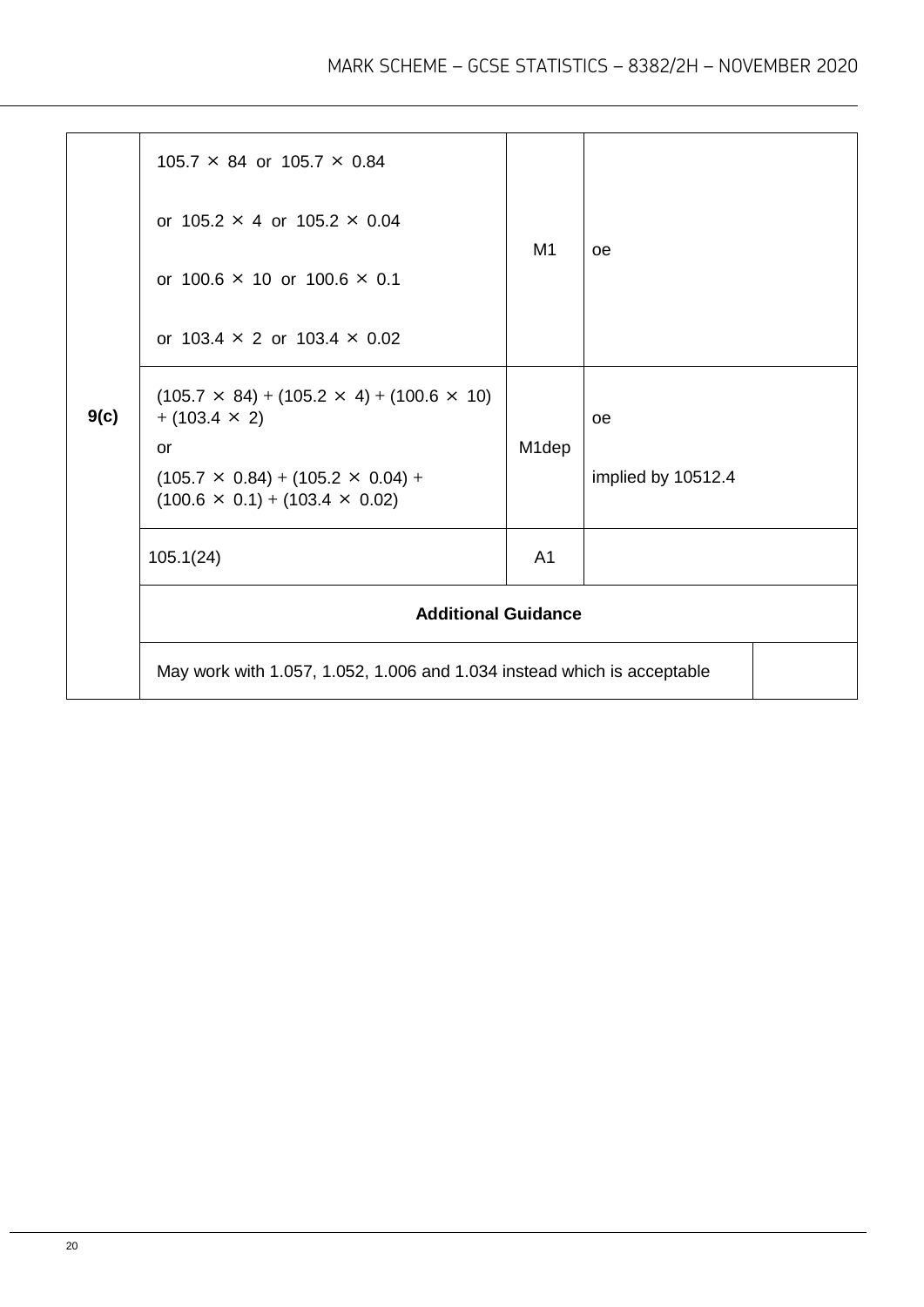|      | <b>Alternative 1</b>                                                                                                                                                       |                  |                                                                                       |  |  |
|------|----------------------------------------------------------------------------------------------------------------------------------------------------------------------------|------------------|---------------------------------------------------------------------------------------|--|--|
|      | $\frac{543\,000}{100} \times 100$ or $108.8(17)$<br>499 000                                                                                                                | M <sub>1</sub>   | accept £177 000 with working                                                          |  |  |
|      | 108.8(17) and<br>a suitable conclusion, eg<br>• the newspaper is correct<br>• prices in London have grown at a faster<br>rate/by a greater percentage.                     | A <sub>1ft</sub> | follow through from 9(c)                                                              |  |  |
|      | <b>Alternative 2</b>                                                                                                                                                       |                  |                                                                                       |  |  |
|      | $\frac{543\,000 - 499\,000}{100} \times 100$ or 8.8(17)(%)<br>499 000                                                                                                      | M <sub>1</sub>   |                                                                                       |  |  |
| 9(d) | $8.8(17)(% )$ and<br>a suitable conclusion, eg<br>• the newspaper is correct<br>• prices in London have grown at a faster<br>rate/by a greater percentage.                 | A <sub>1ft</sub> | follow through from 9(c) as long<br>as their answer in $9(c)$ is greater<br>than 100. |  |  |
|      | <b>Alternative 3</b>                                                                                                                                                       |                  |                                                                                       |  |  |
|      | 499 000 $\times$ their 105.1<br>or [524 000, 525<br>100<br>000]                                                                                                            | M <sub>1</sub>   |                                                                                       |  |  |
|      | [524 000, 525 000] and<br>a suitable conclusion, eg<br>• the newspaper is correct<br>prices in London have grown at a faster<br>$\bullet$<br>rate/by a greater percentage. | A <sub>1ft</sub> | follow through from 9(c) as long<br>as their answer in 9(c) is greater<br>than 100.   |  |  |
|      | <b>Additional Guidance</b>                                                                                                                                                 |                  |                                                                                       |  |  |
|      | Do not allow wrong interpretation of the index numbers or percentage<br>increase                                                                                           |                  |                                                                                       |  |  |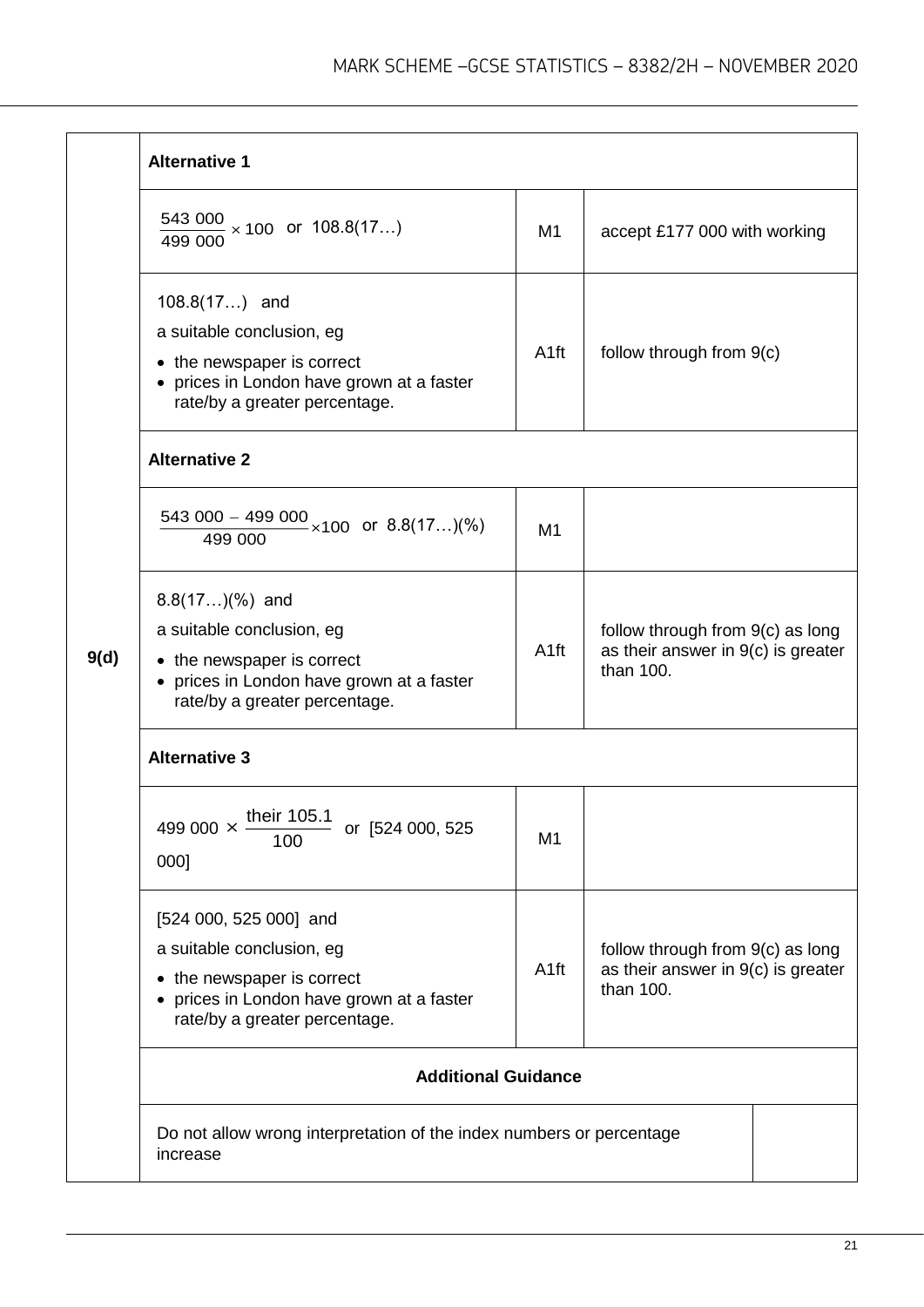|       | House prices have grown by a greater amount in London |           |                  | B <sub>0</sub> |
|-------|-------------------------------------------------------|-----------|------------------|----------------|
| 10(a) | Plaque score                                          | <b>B1</b> | oe               |                |
|       |                                                       |           | Amount of plaque |                |

|       | To ensure the data are as accurate as<br>possible<br>or<br>To ensure the experiment is as reliable as<br>possible | <b>B1</b>      | 0e<br>Otherwise patients may just<br>guess how long they cleaned<br>their teeth for |  |
|-------|-------------------------------------------------------------------------------------------------------------------|----------------|-------------------------------------------------------------------------------------|--|
| 10(b) | <b>Additional Guidance</b>                                                                                        |                |                                                                                     |  |
|       | To help people to remember (how long they cleaned their teeth)                                                    | B1             |                                                                                     |  |
|       | So they have somewhere to write their results (too vague)                                                         | B <sub>0</sub> |                                                                                     |  |
|       | So they can store their recordings                                                                                | B0             |                                                                                     |  |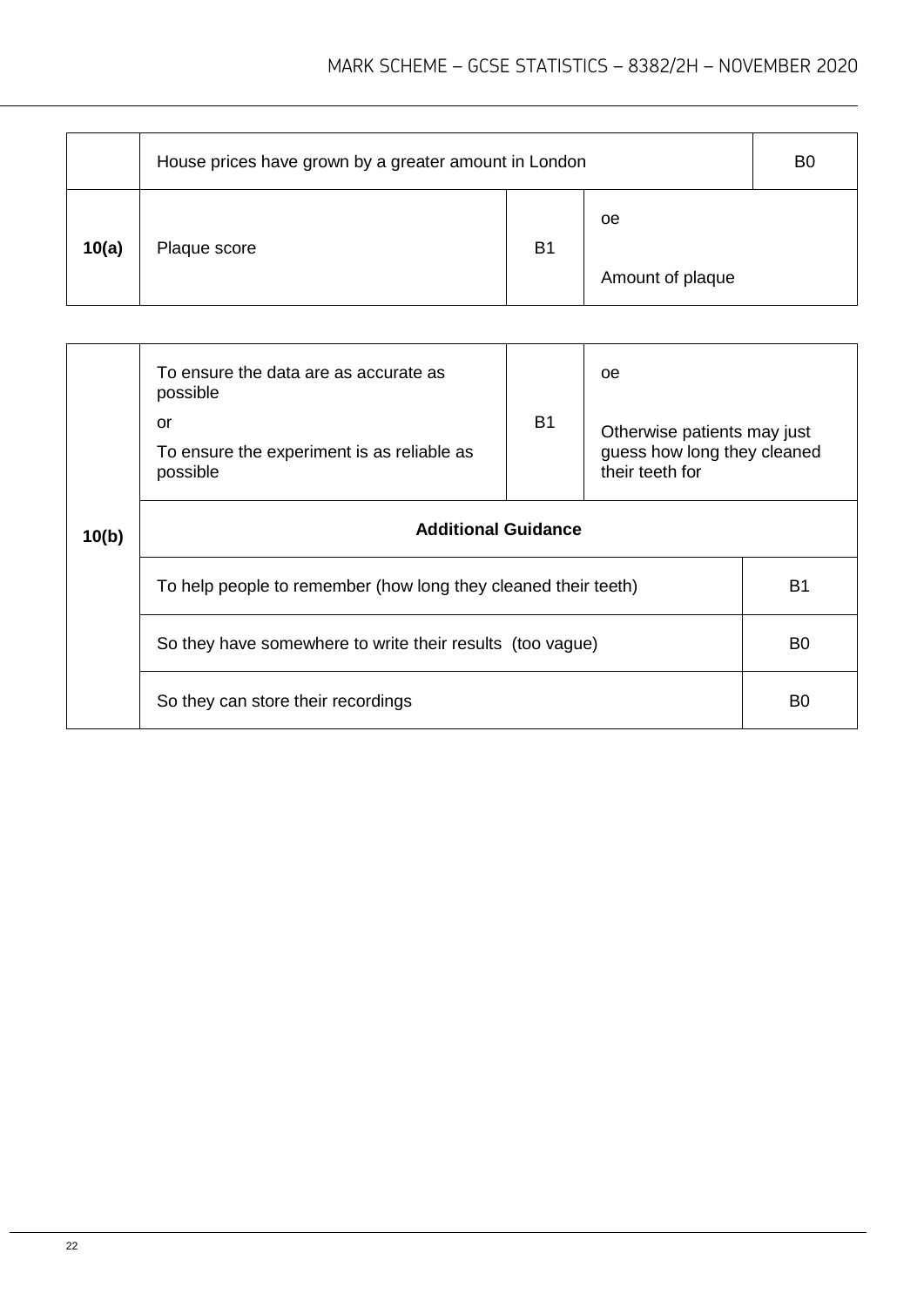|       | The line does not pass through the (double)<br>mean point                    | <b>B1</b> | oe<br>eg more points lie below the line<br>than above it. |                |  |
|-------|------------------------------------------------------------------------------|-----------|-----------------------------------------------------------|----------------|--|
|       | The line of best fit does not cover the<br>horizontal extent of the data     | <b>B1</b> | oe                                                        |                |  |
|       | <b>Additional Guidance</b>                                                   |           |                                                           |                |  |
|       | The line of best fit does not pass through the middle of the data            |           |                                                           | <b>B1</b>      |  |
|       | The line is too short<br>The line of best fit is not centred around his mean |           |                                                           |                |  |
|       |                                                                              |           |                                                           |                |  |
| 10(c) | The line does not go far enough                                              | <b>B1</b> |                                                           |                |  |
|       | The line does not go past/beyond two of the data values                      |           | <b>B1</b>                                                 |                |  |
|       | It does not have an equal amount of points on either side of the line        | <b>B1</b> |                                                           |                |  |
|       | It does not go beyond the full set of points                                 |           |                                                           | <b>B1</b>      |  |
|       | Doesn't go through the whole/entire graph                                    |           |                                                           | B <sub>0</sub> |  |
|       | It's too high up                                                             |           |                                                           | B <sub>0</sub> |  |
|       | It should intersect the axes                                                 |           |                                                           | B <sub>0</sub> |  |
|       | Doesn't represent all of the data                                            |           |                                                           | B <sub>0</sub> |  |
|       | Doesn't go through all of the points                                         |           |                                                           |                |  |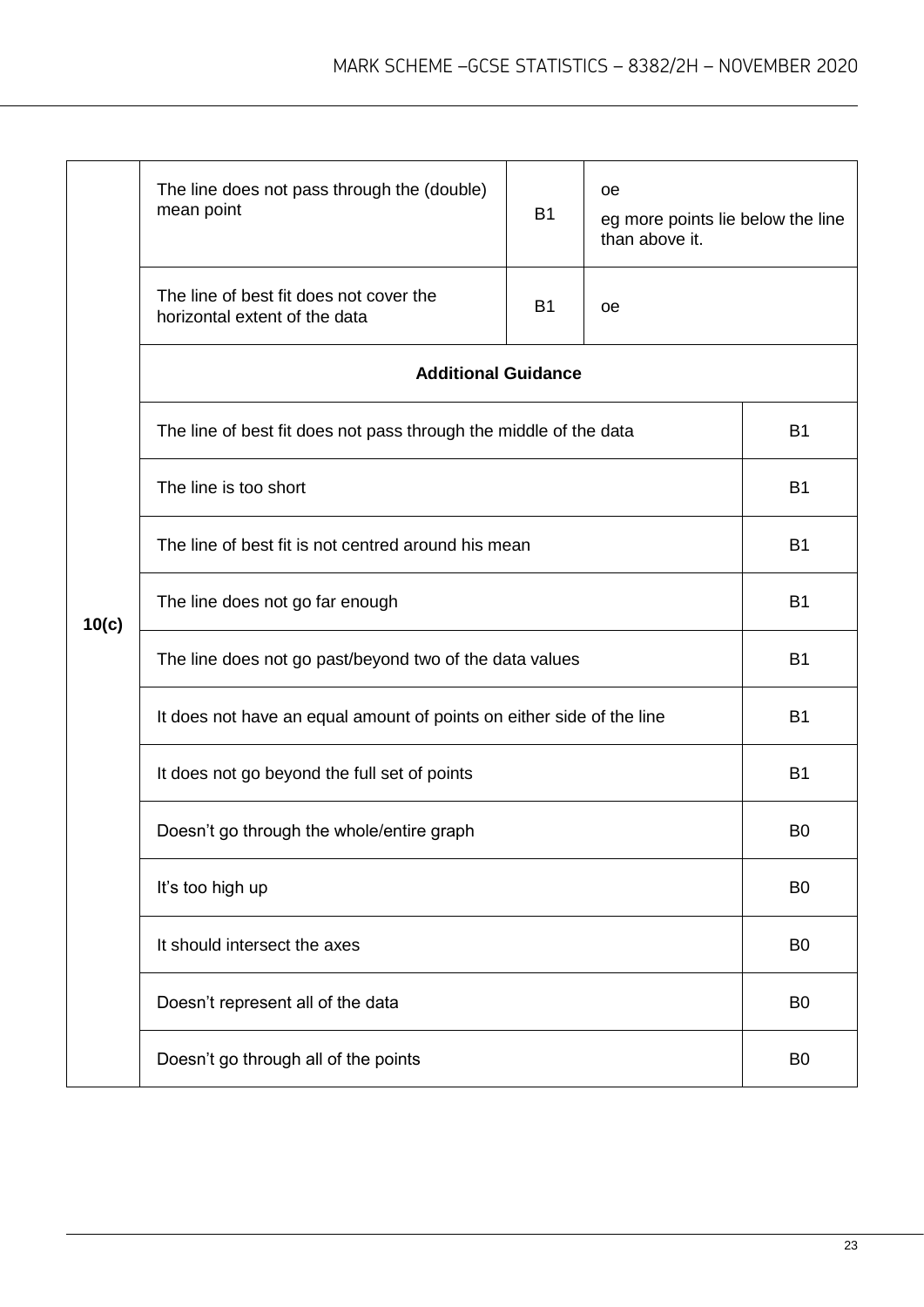| 10(d)(i) | $2.7 - 0.43 \times 4$      | M <sub>1</sub> |                          |
|----------|----------------------------|----------------|--------------------------|
|          | 0.98                       | A <sub>1</sub> | accept 1 if working seen |
|          | <b>Additional Guidance</b> |                |                          |
|          | SC1 1.84                   |                |                          |

|           | $(1-)$ $\frac{6 \times 520}{12 \times (12^2-1)}$                      | M <sub>1</sub> |     |
|-----------|-----------------------------------------------------------------------|----------------|-----|
| 10(d)(ii) | $-0.818(1)$ or $-0.82$ or $-\frac{9}{11}$ or $-0.81$                  | A <sub>1</sub> | loe |
|           | <b>Additional Guidance</b>                                            |                |     |
|           | Ignore any subsequent attempts to round if the correct answer is seen |                |     |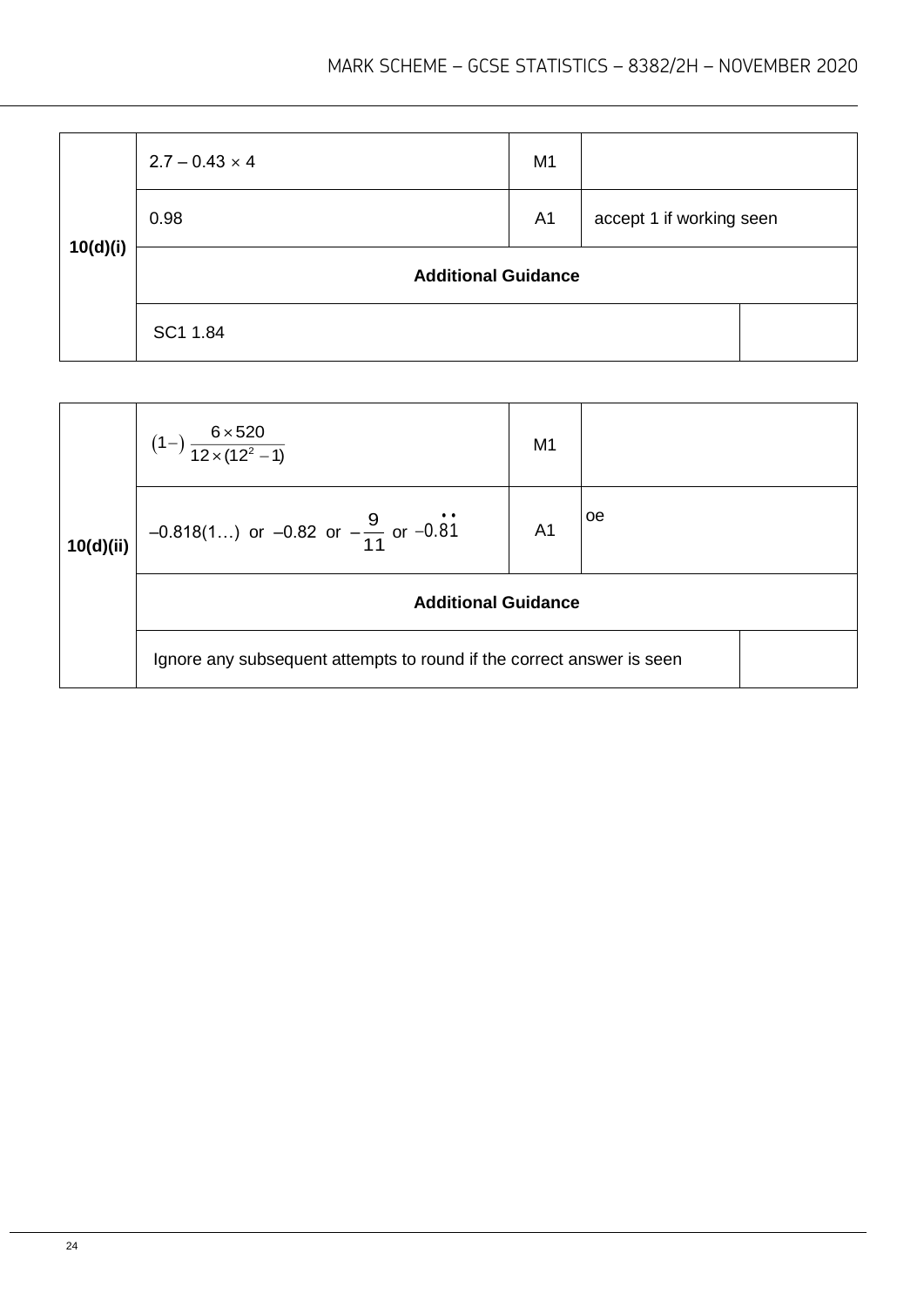|       | Ticks No, with a correct reason, eg<br>• If two variables are correlated, it does not<br>mean that increasing one will cause the<br>other to change<br>• Correlation does not imply a causation | <b>B1</b>                  | <b>oe</b>      |                |  |  |
|-------|-------------------------------------------------------------------------------------------------------------------------------------------------------------------------------------------------|----------------------------|----------------|----------------|--|--|
|       |                                                                                                                                                                                                 | <b>Additional Guidance</b> |                |                |  |  |
|       | <b>B1</b><br>Ticks No and 'He should have said that people who spend more time in the<br>shower tend to have lower plaque scores'.                                                              |                            |                |                |  |  |
| 10(e) | Both variables could be related through a third variable eg levels of hygiene                                                                                                                   |                            |                |                |  |  |
|       | There is no proof of causation, only correlation                                                                                                                                                |                            |                |                |  |  |
|       | Spending more time in the shower is not related to plaque score                                                                                                                                 |                            |                |                |  |  |
|       | Showering is not cleaning their teeth                                                                                                                                                           |                            | B <sub>0</sub> |                |  |  |
|       | There is no causal relationship between time in the shower and plaque score                                                                                                                     |                            |                | B <sub>0</sub> |  |  |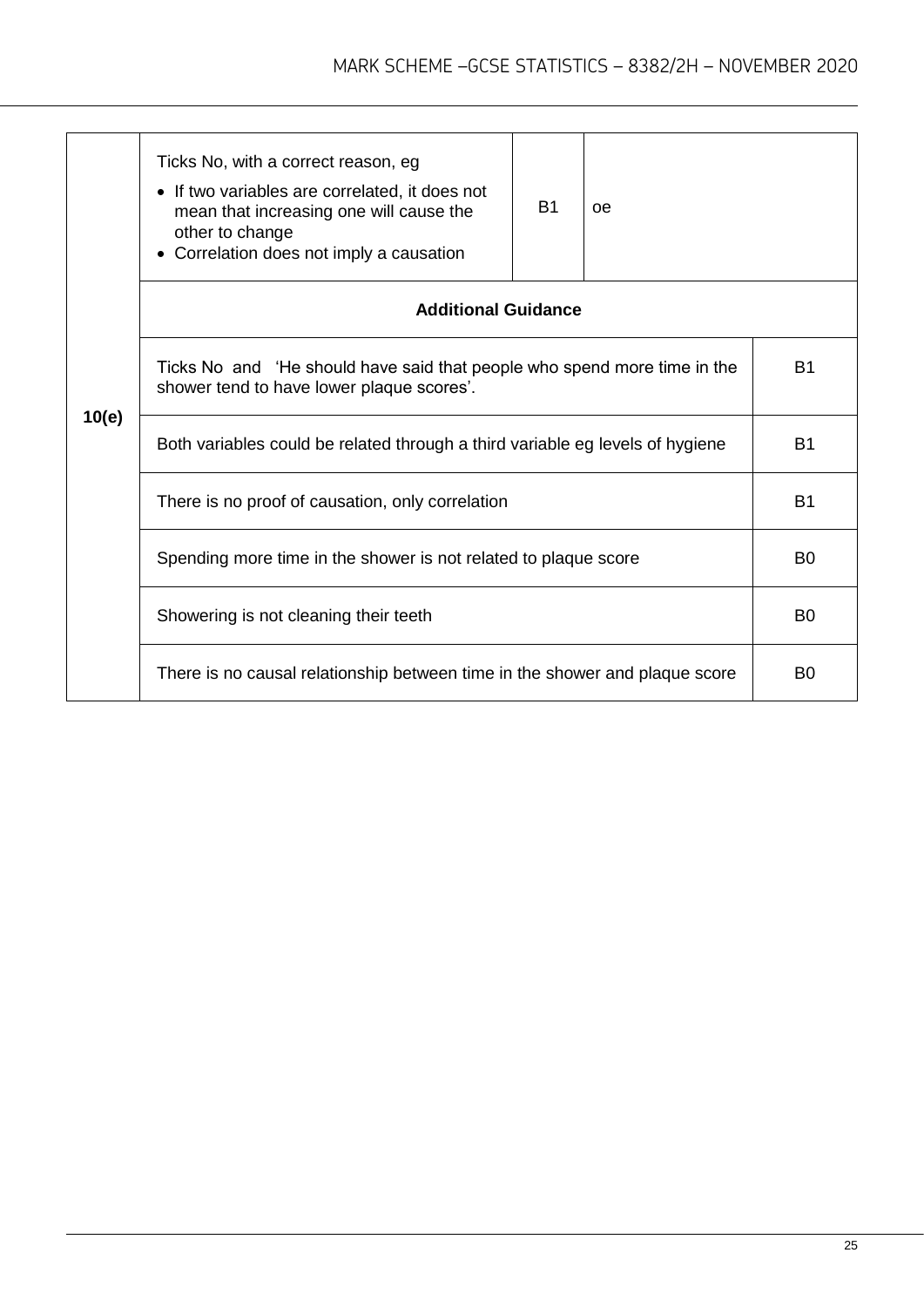|       | 600 seen as Flu vaccination rate for Greater<br>Manchester<br>$171800 \times 1000$                                                                                                                                                | <b>B1</b><br>M1  |                   |          |
|-------|-----------------------------------------------------------------------------------------------------------------------------------------------------------------------------------------------------------------------------------|------------------|-------------------|----------|
| 11(a) | their 600<br>(Number of children offered vaccine in $SE =$ )<br>[286 000, 286 334]<br>and<br>(Flu vaccination rate in $SE = 600$                                                                                                  | A <sub>1ft</sub> | ft from their 600 |          |
|       | <b>Additional Guidance</b>                                                                                                                                                                                                        |                  |                   |          |
|       | Beware of attempts to $\times$ 100 instead of $\times$ 1000 leading to:<br>eg Greater Manchester flu vaccination rate = $60$<br>Number of children offered vaccine in $SE = [286 000, 286 334]$<br>SE flu vaccination rate = $60$ |                  |                   | B0M1A1ft |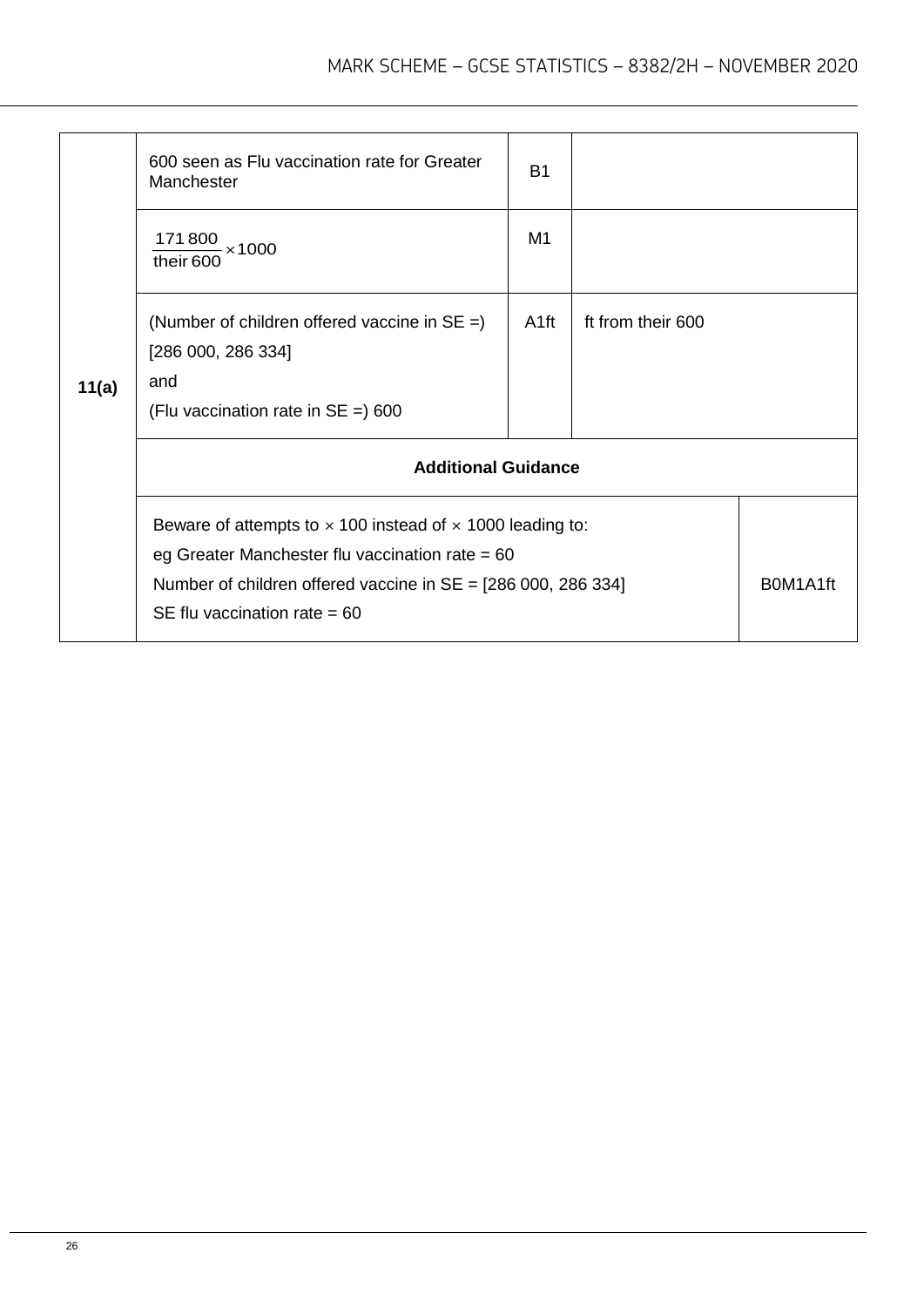|          | The children receive the vaccine<br>independently of one another<br>or<br>these children are representative of children<br>across the country | B <sub>1</sub> ft | <sub>0e</sub> |  |  |  |
|----------|-----------------------------------------------------------------------------------------------------------------------------------------------|-------------------|---------------|--|--|--|
|          | <b>Additional Guidance</b>                                                                                                                    |                   |               |  |  |  |
|          | The child minder does not require all children to have been vaccinated.                                                                       | <b>B1</b>         |               |  |  |  |
| 11(b)(i) | These children all have the same probability of being vaccinated (as<br>children in the country)<br>The children are not siblings             |                   |               |  |  |  |
|          |                                                                                                                                               |                   |               |  |  |  |
|          | There were no specific reasons why a child could not have the vaccine (eg<br>medical)                                                         |                   |               |  |  |  |
|          | One of the children has been vaccinated already                                                                                               | B <sub>0</sub>    |               |  |  |  |
|          | The child receives the vaccine or does not receive the vaccine (there are<br>only two outcomes in this scenario)                              | B <sub>0</sub>    |               |  |  |  |

|           | $k \times 0.91^3 \times (1 - 0.91)^1$ for any $k > 0$ | M1             | <b>oe</b>                     |
|-----------|-------------------------------------------------------|----------------|-------------------------------|
|           | $4 \times 0.91^3 \times (1 - 0.91)$                   | M1dep          |                               |
| 11(b)(ii) | or [0.27, 0.2713]                                     |                |                               |
|           | their $P(3) + 0.914$                                  | M <sub>1</sub> | provided $0 <$ their P(3) < 1 |
|           | $[0.957, 0.95704]$ or 0.96                            | A <sub>1</sub> |                               |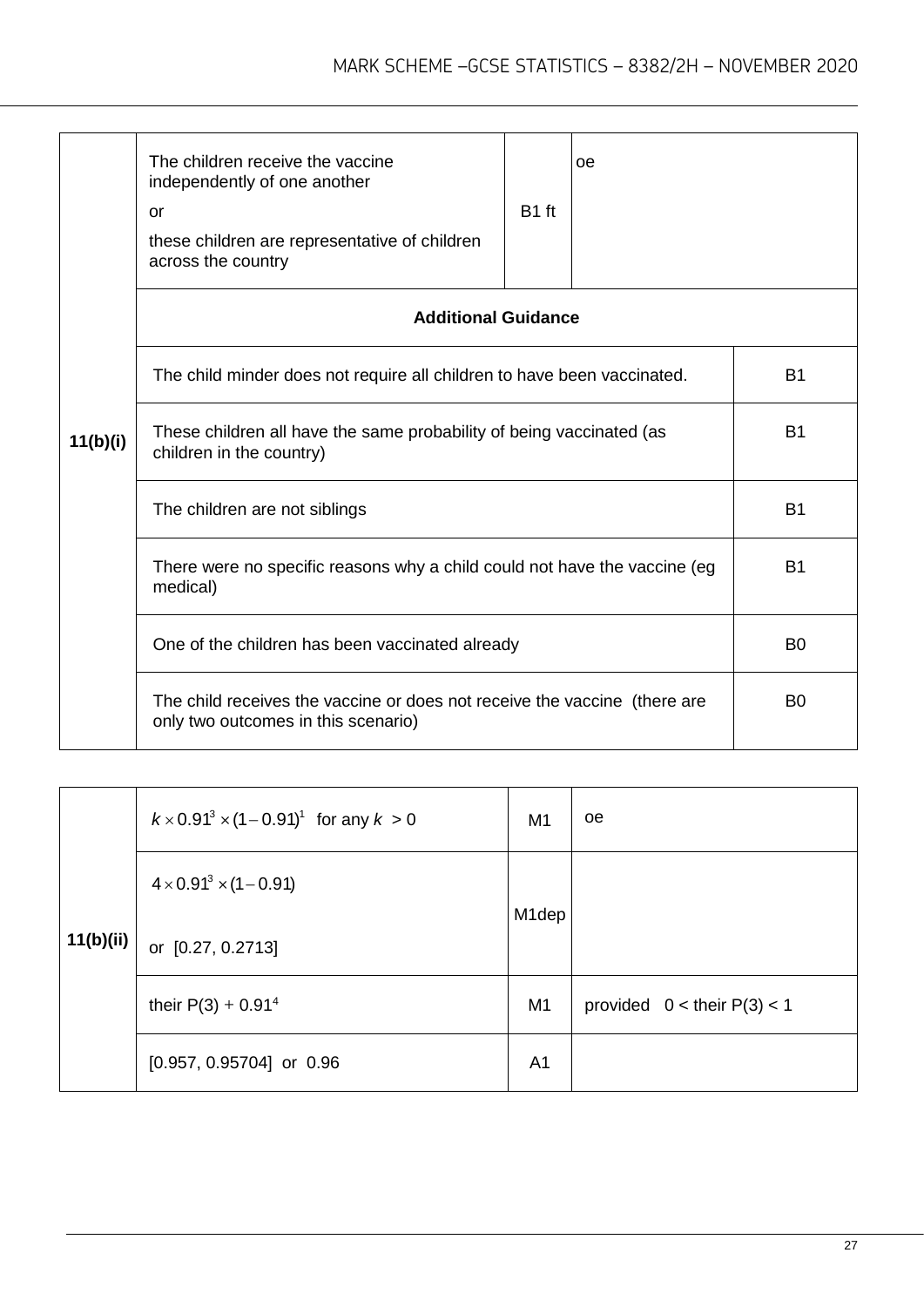|                                                                                                                                         | $(230 \div 250 = 0.92)$ or 92%<br>or<br>$(0.91 \times 250 = 227.5 \text{ or } 227 \text{ or } 228)$                                                                                                                                                                                                                                                                                                                                                              | <b>B1</b> | <b>oe</b>                                                                                                     |                |  |
|-----------------------------------------------------------------------------------------------------------------------------------------|------------------------------------------------------------------------------------------------------------------------------------------------------------------------------------------------------------------------------------------------------------------------------------------------------------------------------------------------------------------------------------------------------------------------------------------------------------------|-----------|---------------------------------------------------------------------------------------------------------------|----------------|--|
|                                                                                                                                         | A suitable comment that implies that Lara<br>might be incorrect, eg<br>The difference between the proportions in the<br>city and the whole of England could be due to<br>natural variation/ sampling variability<br>(The proportion is so close to 91% that) a<br>different sample could have given a proportion<br>less than 91%<br>The children attending nursery schools may be<br>more likely to have had the MMR vaccine than<br>other children in the city | <b>B1</b> | 0e<br>the difference between the<br>observed and expected<br>frequencies could be due to natural<br>variation |                |  |
| 11(c)                                                                                                                                   | <b>Additional Guidance</b>                                                                                                                                                                                                                                                                                                                                                                                                                                       |           |                                                                                                               |                |  |
|                                                                                                                                         | Lara's sample is not representative of the population because she has not<br>sampled children who don't attend nursery school<br>The difference between the sample proportion and the figure for England is<br>small (given the size of the sample)                                                                                                                                                                                                              |           |                                                                                                               | B1             |  |
|                                                                                                                                         |                                                                                                                                                                                                                                                                                                                                                                                                                                                                  |           |                                                                                                               | <b>B1</b>      |  |
|                                                                                                                                         | Some of the children attending the nursery may not live in the city                                                                                                                                                                                                                                                                                                                                                                                              |           |                                                                                                               | <b>B1</b>      |  |
| The 250 children may not be representative of all young children in the city<br>(needs an explanation why it may not be representative) |                                                                                                                                                                                                                                                                                                                                                                                                                                                                  |           |                                                                                                               | B <sub>0</sub> |  |
|                                                                                                                                         | The sample is biased (lacks a reason why there is bias)                                                                                                                                                                                                                                                                                                                                                                                                          |           |                                                                                                               |                |  |
|                                                                                                                                         | Lara's sample is not representative of the population (lacks reason)                                                                                                                                                                                                                                                                                                                                                                                             |           |                                                                                                               | B <sub>0</sub> |  |
|                                                                                                                                         | The sample size is too small                                                                                                                                                                                                                                                                                                                                                                                                                                     |           |                                                                                                               |                |  |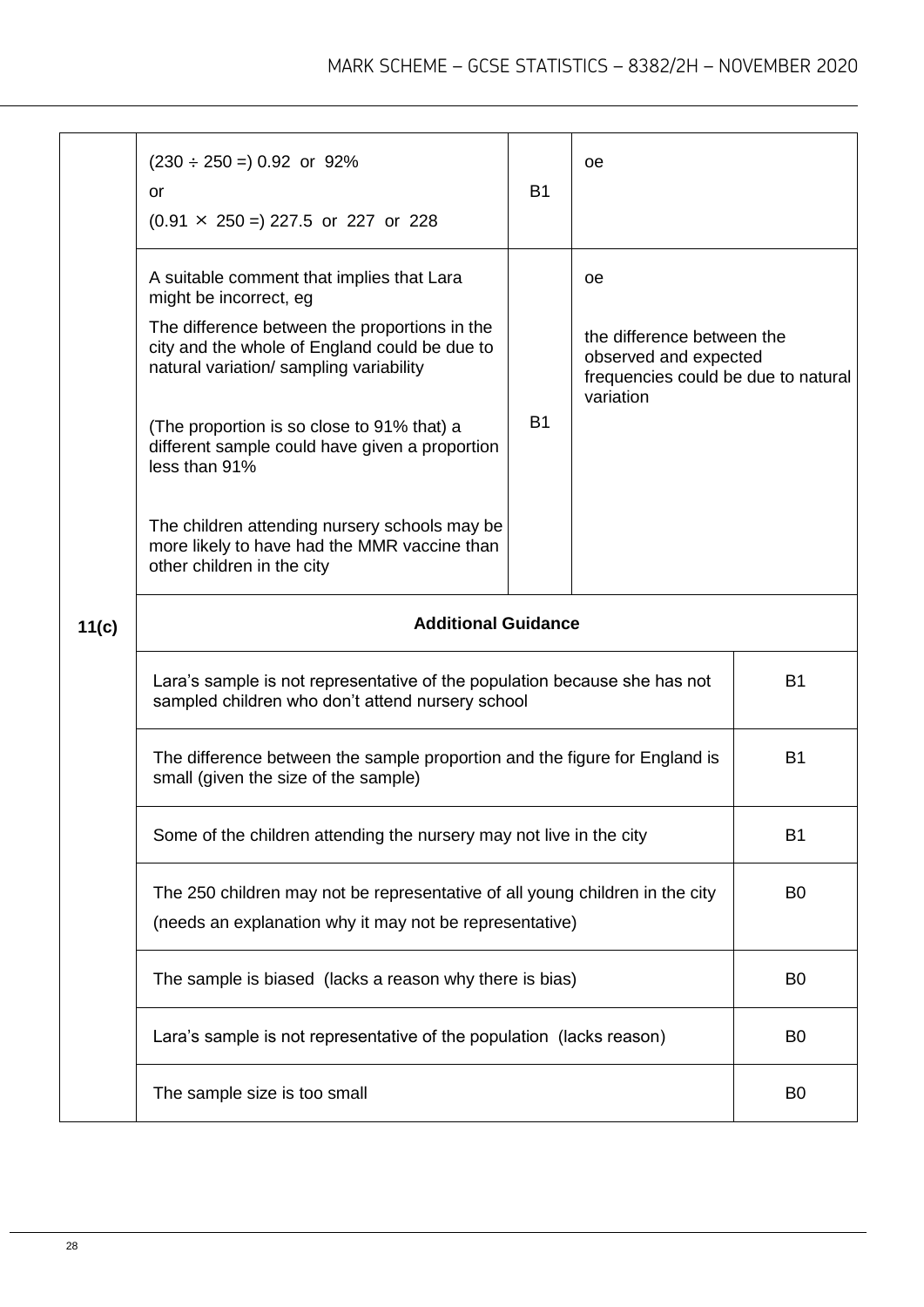|          | $\frac{23}{95}$<br>$\frac{95}{23}$<br>or                          | M <sub>1</sub> | accept ratios, eg 23 : 95                                                                     |
|----------|-------------------------------------------------------------------|----------------|-----------------------------------------------------------------------------------------------|
| 12(a)(i) | $\frac{23}{95} = \frac{138}{N}$ or $(N=)\frac{138 \times 95}{23}$ | M <sub>1</sub> | <sub>oe</sub><br>correct equation involving, or<br>correct expression for, population<br>size |
|          | 570                                                               | A <sub>1</sub> |                                                                                               |

| 12(a)(ii) | To enable the marked fish to mix with the<br>remainder of the population. | B1             | oе |  |
|-----------|---------------------------------------------------------------------------|----------------|----|--|
|           | <b>Additional Guidance</b>                                                |                |    |  |
|           | To allow the marked fish time to recover.                                 | B <sub>1</sub> |    |  |

|                            | She has not plotted frequency density (on the<br>vertical axis)                             | B1             | oe |  |  |
|----------------------------|---------------------------------------------------------------------------------------------|----------------|----|--|--|
| <b>Additional Guidance</b> |                                                                                             |                |    |  |  |
| 12(b)(i)                   | She should have adjusted the frequencies to take into account the different<br>class widths |                |    |  |  |
|                            | She has plotted frequency on the vertical axis                                              | B <sub>1</sub> |    |  |  |
|                            | She should have used frequency density (instead of frequency)                               | B1             |    |  |  |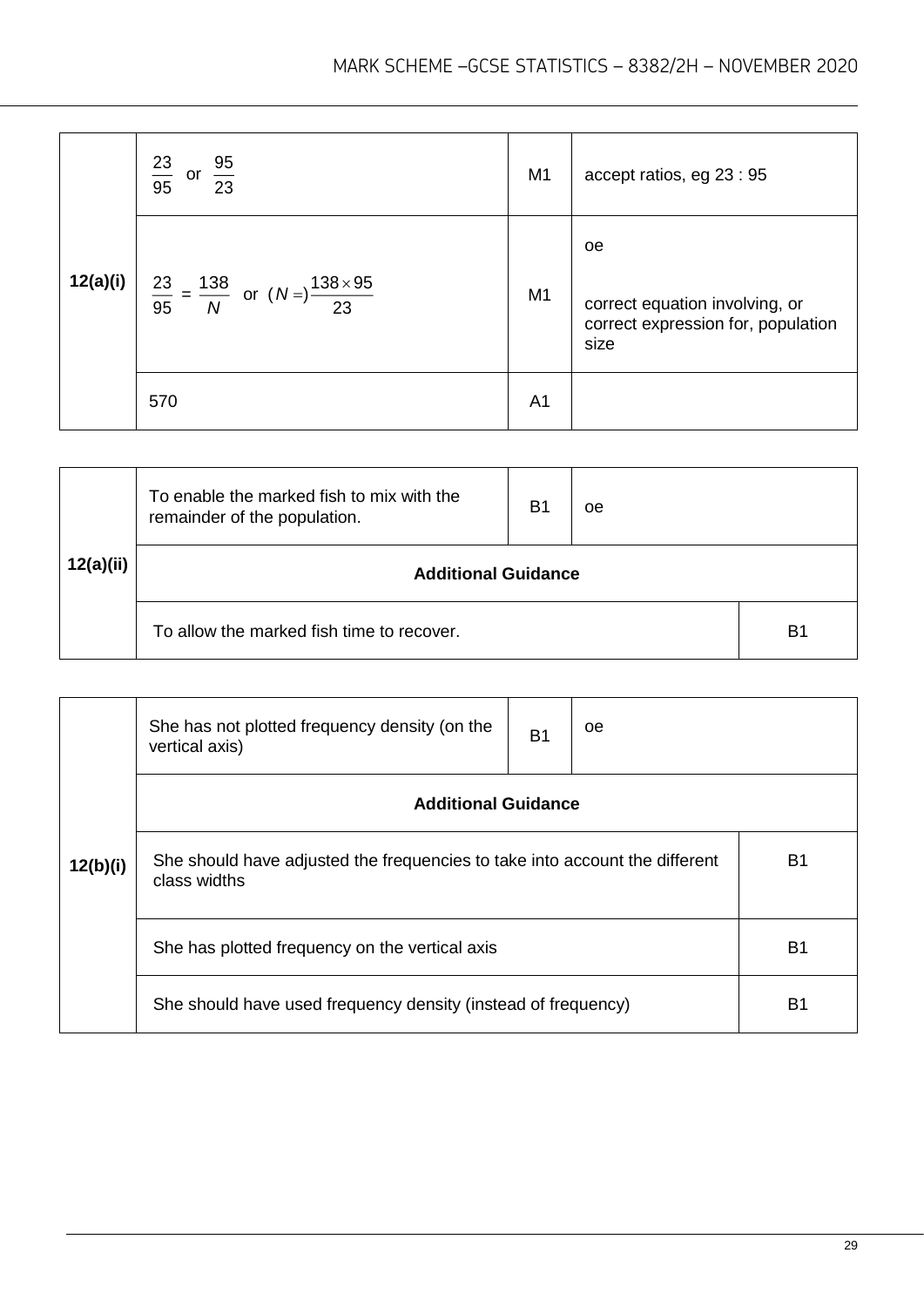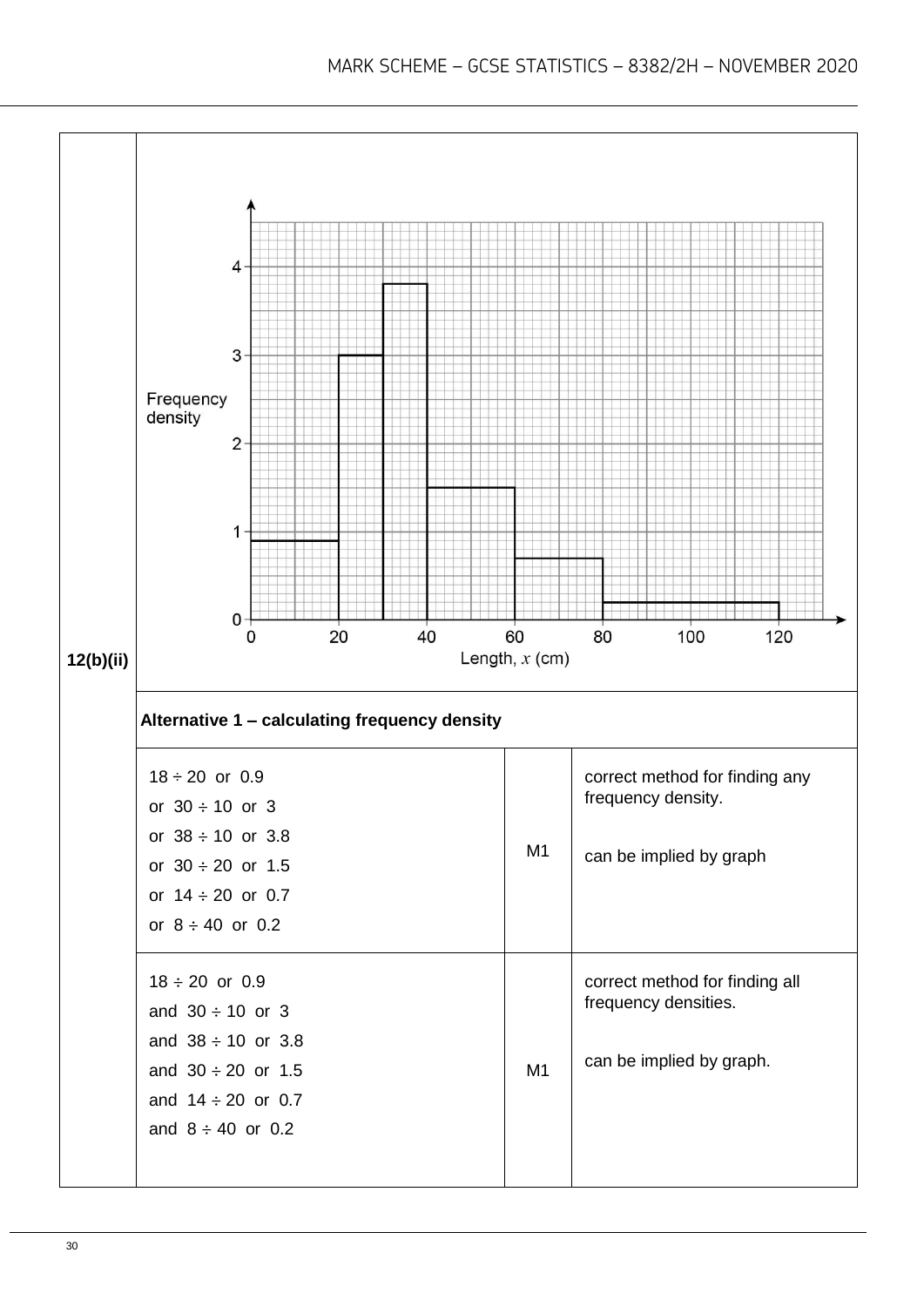| Suitable linear scales on horizontal and<br>vertical axes<br>and horizontal axis labelled 'length'<br>and vertical axis labelled 'frequency density'.                                                                                                                                                                                                                                                                                       | <b>B1</b>      | <b>oe</b><br>accept abbreviations.<br>condone lack of title.<br>units not needed on labels.                                                                                            |
|---------------------------------------------------------------------------------------------------------------------------------------------------------------------------------------------------------------------------------------------------------------------------------------------------------------------------------------------------------------------------------------------------------------------------------------------|----------------|----------------------------------------------------------------------------------------------------------------------------------------------------------------------------------------|
| Fully correct histogram                                                                                                                                                                                                                                                                                                                                                                                                                     | A <sub>1</sub> | condone lack of labels on axes for<br>this mark, but axes must be<br>numbered.<br>condone lack of title.                                                                               |
| Alternative 2 – use of a standard bar width                                                                                                                                                                                                                                                                                                                                                                                                 |                |                                                                                                                                                                                        |
| One class width used as standard width and<br>the height of one bar with a different width<br>correctly calculated<br>eg standard width = $10$<br>height of $0 < x \le 20$ bar calculated as 9<br>or height of $40 < x \le 60$ bar calculated as 15<br>or height of 60 $x \le 80$ bar calculated as 7<br>or height of 80 $x \le 120$ bar calculated as 2                                                                                    | M1             | the standard width may not be<br>explicitly stated but could be<br>inferred from histogram from bars<br>with unchanged heights.<br>height calculations can be implied<br>by histogram. |
| One class width used as standard width and<br>the heights of all other bars correctly<br>calculated<br>eg standard width $= 10$<br>height of 20 $\lt x \le 30$ and 30 $\lt x \le 40$ bars<br>given as 30 and 38 respectively<br>and height of $0 < x \le 20$ bar calculated as 9<br>and height of 40 $x \le 60$ bar calculated as 15<br>and height of 60 $x \le 80$ bar calculated as 7<br>and height of 80 $x \le 120$ bar calculated as 2 | M1             | the standard width may not be<br>explicitly stated but could be<br>inferred from histogram from bars<br>with unchanged heights.<br>height calculations can be implied<br>by histogram. |
| Suitable linear scales on horizontal and<br>vertical axes<br>and horizontal axis labelled 'length'<br>and vertical axis suitably labelled (eg standard<br>frequency or frequency per 'standard width')                                                                                                                                                                                                                                      | <b>B1</b>      | 0e<br>accept abbreviations.<br>condone lack of title.<br>units not needed on labels.<br>allow frequency density as vertical<br>axis label.                                             |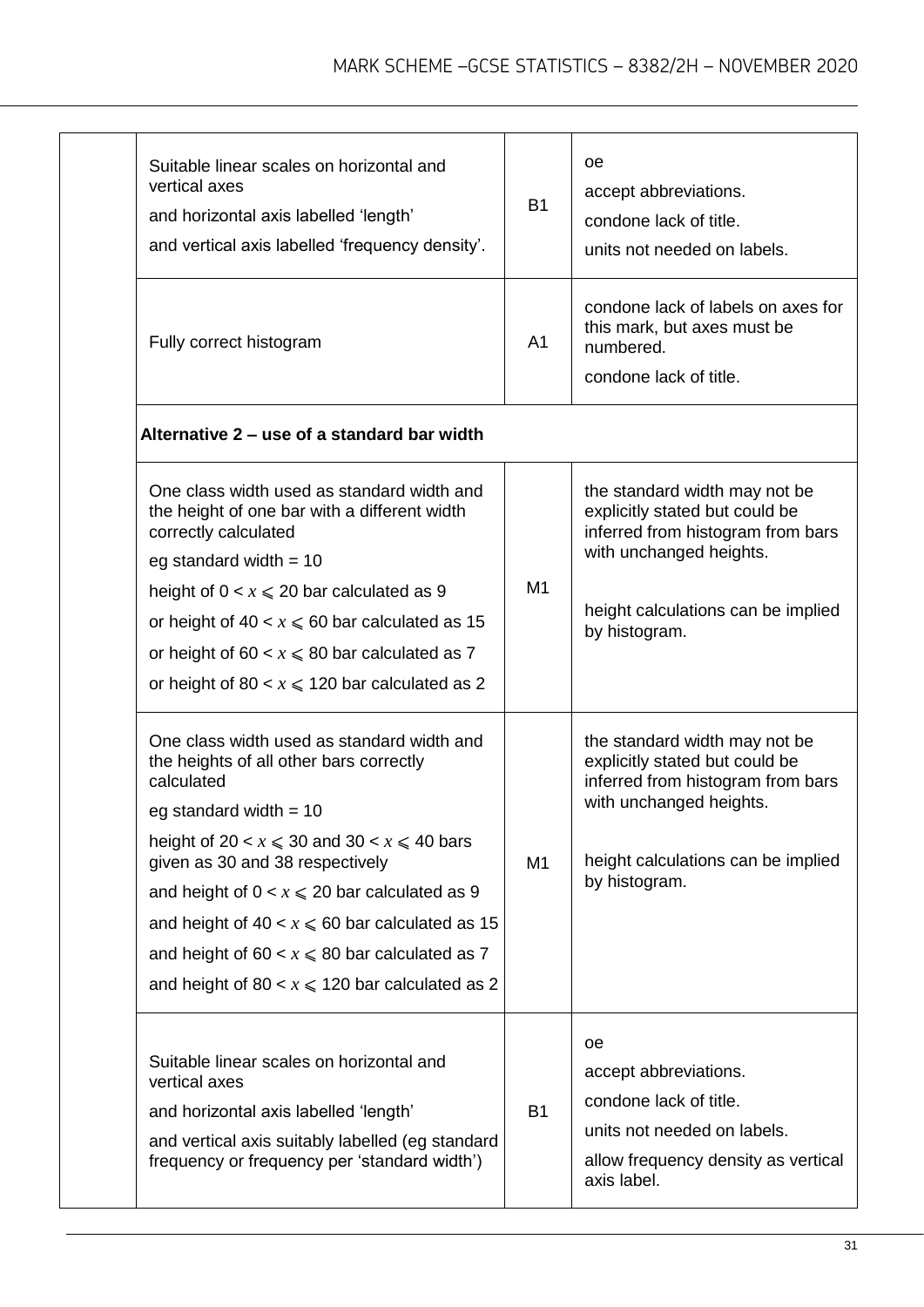| frequency<br>found<br>frequency<br>found | Alternative method 2:<br>If the standard width is not one class widths:<br>1st M mark is awarded for calculating the adjusted height of any bar |                |                                                                                                                                                                                                           |
|------------------------------------------|-------------------------------------------------------------------------------------------------------------------------------------------------|----------------|-----------------------------------------------------------------------------------------------------------------------------------------------------------------------------------------------------------|
|                                          | <b>Additional Guidance</b>                                                                                                                      |                |                                                                                                                                                                                                           |
|                                          | Fully correct histogram                                                                                                                         | A <sub>1</sub> | horizontal axis must be numbered.<br>condone lack of axis labels but a<br>key must be given to link area to<br>frequency.                                                                                 |
|                                          | Suitable linear scales on horizontal axis<br>and horizontal axis labelled 'length'<br>and clear key given linking area to frequency             | B1             | accept abbreviations.<br>condone lack of title.<br>units not needed on labels.<br>no vertical axis label or scale<br>needed for this mark                                                                 |
|                                          | Clear indication of how area relates to<br>and height and width of all bars correctly                                                           | M1             |                                                                                                                                                                                                           |
|                                          | Clear indication of how area relates to<br>and height and width of one bar correctly                                                            | M <sub>1</sub> | eg 1 cm <sup>2</sup> = 5 fish and first bar<br>drawn with an area of $3.6 \text{ cm}^2$<br>eg 5 small squares $= 1$ fish and<br>first bar drawn with an area of 90<br>small squares                       |
|                                          | Alternative 3 - histogram drawn by area                                                                                                         |                | numbered.<br>condone lack of title.                                                                                                                                                                       |
|                                          | Fully correct histogram                                                                                                                         | A <sub>1</sub> | there must be some indication of<br>how the frequencies can be<br>calculated, eg a key or explicit<br>mention of the standard width.<br>condone lack of labels on axes for<br>this mark, but axes must be |